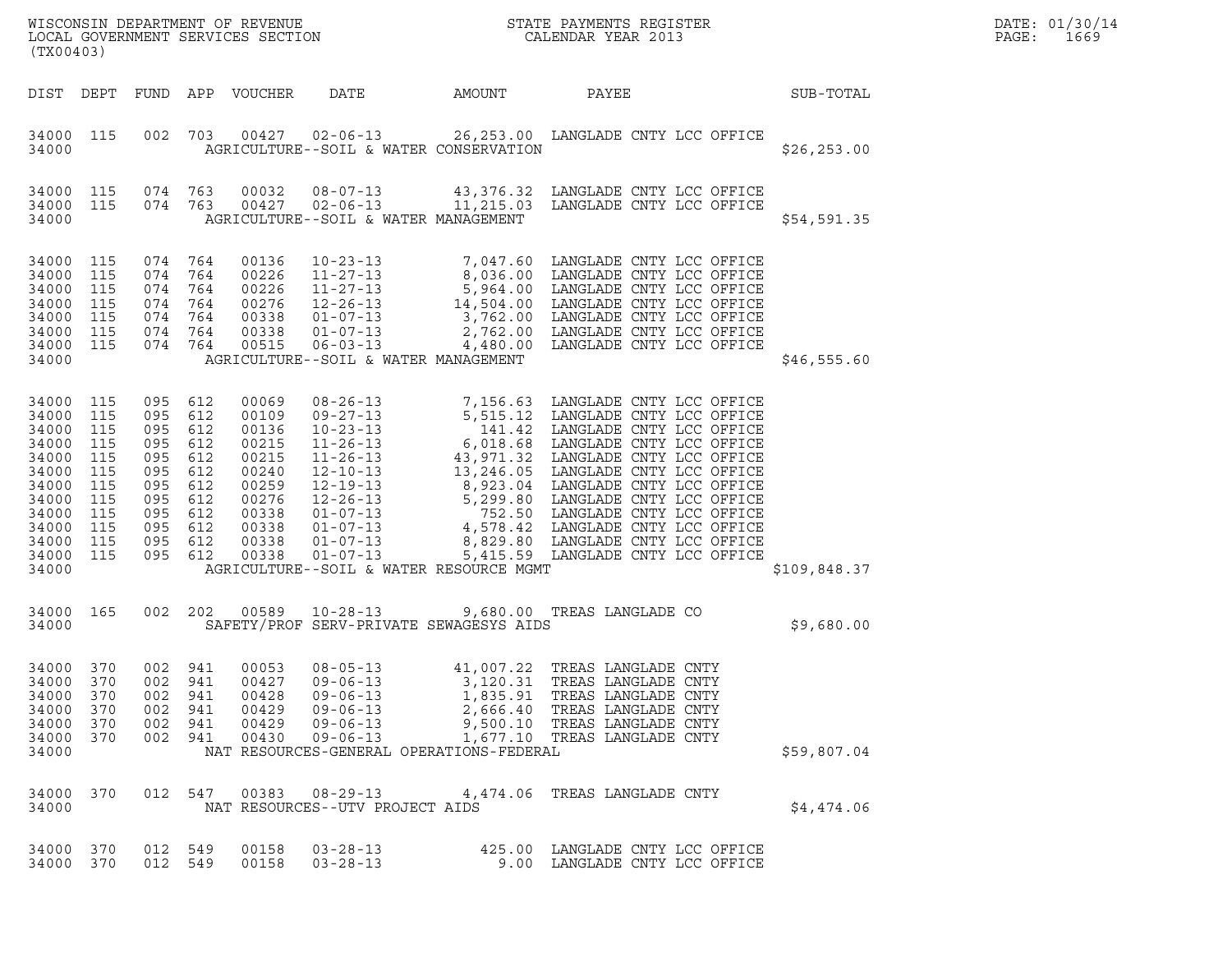| DATE: | 01/30/14 |
|-------|----------|
| PAGE: | 1670     |

| (TX00403)                                     |                                |                                          |         |                                  |                                      |                                          | ${\tt WISCOONSIM\ DEPARTMENT\ OF\ REVENUE}\ {\tt LOCALENDAR\ VERA}$ LOCAL GOVERNMENT SERVICES SECTION ${\tt LOCALENDAR\ VERAR\ 2013}$                                                                                        |              | DATE: 01/30/14<br>PAGE:<br>1670 |
|-----------------------------------------------|--------------------------------|------------------------------------------|---------|----------------------------------|--------------------------------------|------------------------------------------|------------------------------------------------------------------------------------------------------------------------------------------------------------------------------------------------------------------------------|--------------|---------------------------------|
|                                               |                                |                                          |         | DIST DEPT FUND APP VOUCHER       | DATE                                 |                                          | AMOUNT PAYEE SUB-TOTAL                                                                                                                                                                                                       |              |                                 |
|                                               |                                |                                          |         |                                  | 34000 NAT RESOURCES--WILDLIFE DAMAGE |                                          |                                                                                                                                                                                                                              | \$434.00     |                                 |
| 34000                                         | 34000 370                      |                                          |         |                                  |                                      | NAT RESOURCES--SNOWMOBILE ENFORCEMENT    | 012 552 00141 09-24-13 7,251.97 TREAS LANGLADE CO                                                                                                                                                                            | \$7,251.97   |                                 |
| 34000 370<br>34000 370<br>34000               |                                |                                          | 012 553 | 00158                            |                                      | NAT RESOURCES--WILDLIFE DAMAGE CLAIMS    | 03-28-13 12,128.55 LANGLADE CNTY LCC OFFICE<br>012 553 00158 03-28-13 1,331.76 LANGLADE CNTY LCC OFFICE                                                                                                                      | \$13,460.31  |                                 |
| 34000                                         | 34000 370                      |                                          |         |                                  |                                      | NAT RESOURCES--COUNTY CONSERVATION AIDS  | 012 563 00786 10-23-13 1,565.00 TREAS LANGLADE CNTY                                                                                                                                                                          | \$1,565.00   |                                 |
| 34000                                         | 34000 370                      |                                          |         |                                  | NAT RESOURCES--RECREATION AIDS-FISH  |                                          | 012 564 00244 04-05-13 6,354.37 TREAS LANGLADE CO                                                                                                                                                                            | \$6,354.37   |                                 |
| 34000                                         | 34000 370                      |                                          |         |                                  |                                      | NAT RESOURCES-FOREST CROP/MANAGED FOREST | 012 566 00001 09-24-13 49,644.64 TREAS LANGLADE CO                                                                                                                                                                           | \$49,644.64  |                                 |
| 34000                                         | 34000 370 012 572<br>34000 370 |                                          | 012 572 |                                  |                                      | NAT RESOURCES--URBAN FORESTRY/CO FORESTS | 00004     04-03-13                45,759.96   TREAS LANGLADE CO<br>00011    09-19-13                3,375.23   TREAS LANGLADE CNTY                                                                                           | \$49,135.19  |                                 |
| 34000 370<br>34000 370<br>34000<br>34000      | 370                            | 012 575<br>012 575<br>012 575            |         | 00520                            | 09-16-13                             | NAT RESOURCES--SNOWMOBILE TRAIL AIDS     | 00081  08-05-13   68,962.50 TREAS LANGLADE CNTY<br>00161   08-05-13   68,962.50 TREAS LANGLADE CNTY<br>44,347.37 TREAS LANGLADE CNTY                                                                                         | \$182,272.37 |                                 |
| 34000 370<br>34000<br>34000<br>34000<br>34000 | 370<br>370<br>370              | 012 576<br>012 576<br>012 576<br>012 576 |         | 00052<br>00079<br>00080<br>00160 | $08 - 05 - 13$                       | NAT RESOURCES--ALL-TERRAIN VEHICLE TRAIL | 08-05-13 9,497.84 TREAS LANGLADE CNTY<br>08-05-13 27,510.00 TREAS LANGLADE CNTY<br>08-05-13 26,465.00 TREAS LANGLADE CNTY<br>26,465.00 TREAS LANGLADE CNTY<br>34000 370 012 576 00162 08-05-13 31,259.33 TREAS LANGLADE CNTY | \$121,197.17 |                                 |
| 34000 370<br>34000                            |                                |                                          |         |                                  |                                      | NAT RESOURCES-NATIONAL FOREST INCOME-FED | 012 582 00002 01-24-13 45,237.90 TREAS LANGLADE CO                                                                                                                                                                           | \$45,237.90  |                                 |
| 34000 370<br>34000                            |                                |                                          |         |                                  |                                      | NAT RESOURCES--LAKES MANAGEMENT GRANTS   | 012  663  01794  01-14-13  50,751.34  TREAS LANGLADE CO                                                                                                                                                                      | \$50,751.34  |                                 |
| 34000 395<br>34000                            |                                |                                          |         |                                  |                                      | TRANSPORTATION--COUNTY FOREST ROAD AIDS  | 011 170 66652 02-28-13 2,403.05 TREAS LANGLADE CO                                                                                                                                                                            | \$2,403.05   |                                 |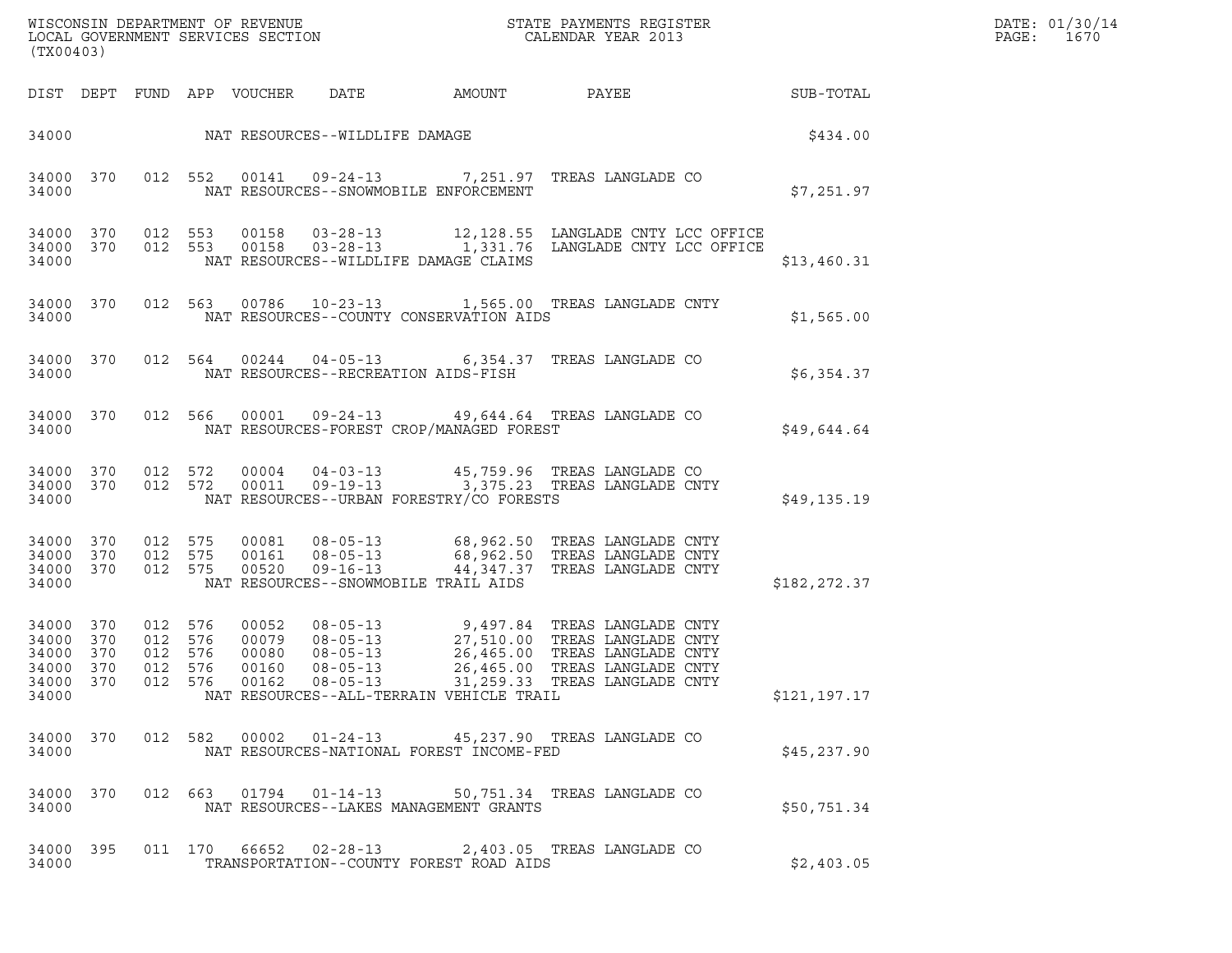| (TX00403)                                                                                                                                                                                                            |                                                                                                                                                               |                                                                                                                                                               |                                                                                                                                                               | WISCONSIN DEPARTMENT OF REVENUE<br>LOCAL GOVERNMENT SERVICES SECTION                                                                                                                                        | $\mathbf N$                                                                                                                                                                                                                                                                                                                                                                                                          |                                                                                                                                                                                                                                                                                                                                            | STATE PAYMENTS REGISTER<br>CALENDAR YEAR 2013                                                                                                                                                                                                                                                                                                            |              | DATE: 01/30/14<br>PAGE:<br>1671 |
|----------------------------------------------------------------------------------------------------------------------------------------------------------------------------------------------------------------------|---------------------------------------------------------------------------------------------------------------------------------------------------------------|---------------------------------------------------------------------------------------------------------------------------------------------------------------|---------------------------------------------------------------------------------------------------------------------------------------------------------------|-------------------------------------------------------------------------------------------------------------------------------------------------------------------------------------------------------------|----------------------------------------------------------------------------------------------------------------------------------------------------------------------------------------------------------------------------------------------------------------------------------------------------------------------------------------------------------------------------------------------------------------------|--------------------------------------------------------------------------------------------------------------------------------------------------------------------------------------------------------------------------------------------------------------------------------------------------------------------------------------------|----------------------------------------------------------------------------------------------------------------------------------------------------------------------------------------------------------------------------------------------------------------------------------------------------------------------------------------------------------|--------------|---------------------------------|
| DIST DEPT                                                                                                                                                                                                            |                                                                                                                                                               |                                                                                                                                                               |                                                                                                                                                               | FUND APP VOUCHER                                                                                                                                                                                            | DATE                                                                                                                                                                                                                                                                                                                                                                                                                 | AMOUNT                                                                                                                                                                                                                                                                                                                                     | PAYEE                                                                                                                                                                                                                                                                                                                                                    | SUB-TOTAL    |                                 |
| 34000<br>34000<br>34000<br>34000                                                                                                                                                                                     | 395<br>395<br>395                                                                                                                                             | 011 190<br>011 190<br>011 190                                                                                                                                 |                                                                                                                                                               | 68034<br>82034<br>94034                                                                                                                                                                                     | $01 - 07 - 13$<br>$07 - 01 - 13$<br>$10 - 07 - 13$                                                                                                                                                                                                                                                                                                                                                                   | TRANSPORTATION--GENERAL TRANSP AIDS-GTA                                                                                                                                                                                                                                                                                                    | 153,021.16 COUNTY OF LANGLADE<br>306,042.32 COUNTY OF LANGLADE<br>153,021.17 COUNTY OF LANGLADE                                                                                                                                                                                                                                                          | \$612,084.65 |                                 |
| 34000 395<br>34000                                                                                                                                                                                                   |                                                                                                                                                               |                                                                                                                                                               | 011 278                                                                                                                                                       | 81500                                                                                                                                                                                                       | $07 - 18 - 13$                                                                                                                                                                                                                                                                                                                                                                                                       | TRANSPORTATION--LRIP/TRIP/MSIP GRANTS                                                                                                                                                                                                                                                                                                      | 111,825.21 TREAS LANGLADE CO                                                                                                                                                                                                                                                                                                                             | \$111,825.21 |                                 |
| 34000 410<br>34000                                                                                                                                                                                                   |                                                                                                                                                               | 002 116                                                                                                                                                       |                                                                                                                                                               | 11357                                                                                                                                                                                                       | $11 - 05 - 13$<br>CORRECTIONS--LOCAL AID                                                                                                                                                                                                                                                                                                                                                                             |                                                                                                                                                                                                                                                                                                                                            | 15,754.20 TREAS LANGLADE CO                                                                                                                                                                                                                                                                                                                              | \$15,754.20  |                                 |
| 34000 435<br>34000<br>34000<br>34000<br>34000<br>34000<br>34000<br>34000<br>34000<br>34000<br>34000<br>34000<br>34000                                                                                                | 435<br>435<br>435<br>435<br>435<br>435<br>435<br>435<br>435<br>435<br>435                                                                                     | 005<br>005<br>005<br>005<br>005<br>005<br>005<br>005<br>005 000<br>005<br>005 000                                                                             | 000<br>000<br>000<br>000<br>000<br>000<br>000<br>000<br>000<br>005 000                                                                                        | 90310<br>90314<br>90318<br>90321<br>90323<br>90325<br>90400<br>90402<br>90403<br>90406<br>90408<br>90411                                                                                                    | $01 - 01 - 13$<br>$02 - 01 - 13$<br>$03 - 01 - 13$<br>$04 - 01 - 13$<br>$05 - 01 - 13$<br>$06 - 01 - 13$<br>$07 - 01 - 13$<br>$08 - 01 - 13$<br>$09 - 01 - 13$<br>$10 - 01 - 13$<br>$11 - 01 - 13$<br>$12 - 01 - 13$<br>HEALTH SERVICES--STATE/FED AIDS                                                                                                                                                              | 8,792.00<br>9,954.00<br>8,197.00 LANGLADE CO<br>1,310.00 LANGLADE CO<br>2,398.00 LANGLADE CO<br>11,100.00<br>5,320.00                                                                                                                                                                                                                      | 7,835.00 LANGLADE CO<br>LANGLADE CO<br>74,496.00 LANGLADE CO<br>LANGLADE CO<br>3,934.00 LANGLADE CO<br>2,402.00 LANGLADE CO<br>LANGLADE CO<br>18,707.00 LANGLADE CO<br>LANGLADE CO                                                                                                                                                                       | \$154,445.00 |                                 |
| 34000<br>34000<br>34000<br>34000<br>34000<br>34000<br>34000<br>34000<br>34000<br>34000<br>34000<br>34000<br>34000<br>34000<br>34000<br>34000<br>34000<br>34000<br>34000<br>34000<br>34000<br>34000<br>34000<br>34000 | 437<br>437<br>437<br>437<br>437<br>437<br>437<br>437<br>437<br>437<br>437<br>437<br>437<br>437<br>437<br>437<br>437<br>437<br>437<br>437<br>437<br>437<br>437 | 005<br>005<br>005<br>005<br>005<br>005<br>005<br>005<br>005<br>005<br>005<br>005<br>005<br>005<br>005<br>005<br>005<br>005<br>005<br>005<br>005<br>005<br>005 | 000<br>000<br>000<br>000<br>000<br>000<br>000<br>000<br>000<br>000<br>000<br>000<br>000<br>000<br>000<br>000<br>000<br>000<br>000<br>000<br>000<br>000<br>000 | 00000<br>00000<br>00000<br>00000<br>00000<br>00000<br>00000<br>00000<br>00000<br>00000<br>00000<br>00000<br>00000<br>00000<br>00000<br>00000<br>00000<br>00000<br>00000<br>00000<br>00000<br>00000<br>00000 | $01 - 30 - 13$<br>$01 - 06 - 13$<br>$02 - 05 - 13$<br>$03 - 28 - 13$<br>$03 - 05 - 13$<br>04-19-13<br>$04 - 30 - 13$<br>$04 - 05 - 13$<br>$05 - 05 - 13$<br>$06 - 11 - 13$<br>$06 - 07 - 13$<br>$07 - 30 - 13$<br>$07 - 31 - 13$<br>$07 - 05 - 13$<br>$08 - 25 - 13$<br>$08 - 05 - 13$<br>$09 - 07 - 13$<br>$09 - 30 - 13$<br>$10 - 05 - 13$<br>$10 - 05 - 13$<br>$10 - 05 - 13$<br>$11 - 12 - 13$<br>$12 - 30 - 13$ | 7,579.66 LANGLADE<br>92,312.64 LANGLADE<br>36,098.50 LANGLADE<br>2,985.71 LANGLADE<br>14,813.31 LANGLADE<br>14,882.58<br>702.88<br>14,904.07<br>1,199.00<br>48,268.85<br>12,284.07<br>42,836.78<br>249,741.45<br>25,821.61<br>10,879.70<br>19,921.96<br>11,229.47 LANGLADE<br>7,015.02 LANGLADE<br>CHILDREN & FAMILIES--STATE/FEDERAL AIDS | 75,195.98 LANGLADE CHILD SUPPORT<br>228.31 LANGLADE<br>370.20 LANGLADE CHILD SUPPORT<br>80,793.35 LANGLADE CHILD SUPPORT<br>LANGLADE<br>LANGLADE<br>LANGLADE<br>LANGLADE CHILD SUPPORT<br>LANGLADE CHILD SUPPORT<br>LANGLADE<br>LANGLADE CHILD SUPPORT<br>LANGLADE<br>LANGLADE<br>LANGLADE<br>84,764.64 LANGLADE CHILD SUPPORT<br>LANGLADE CHILD SUPPORT | \$854,829.74 |                                 |
|                                                                                                                                                                                                                      |                                                                                                                                                               |                                                                                                                                                               |                                                                                                                                                               |                                                                                                                                                                                                             |                                                                                                                                                                                                                                                                                                                                                                                                                      |                                                                                                                                                                                                                                                                                                                                            |                                                                                                                                                                                                                                                                                                                                                          |              |                                 |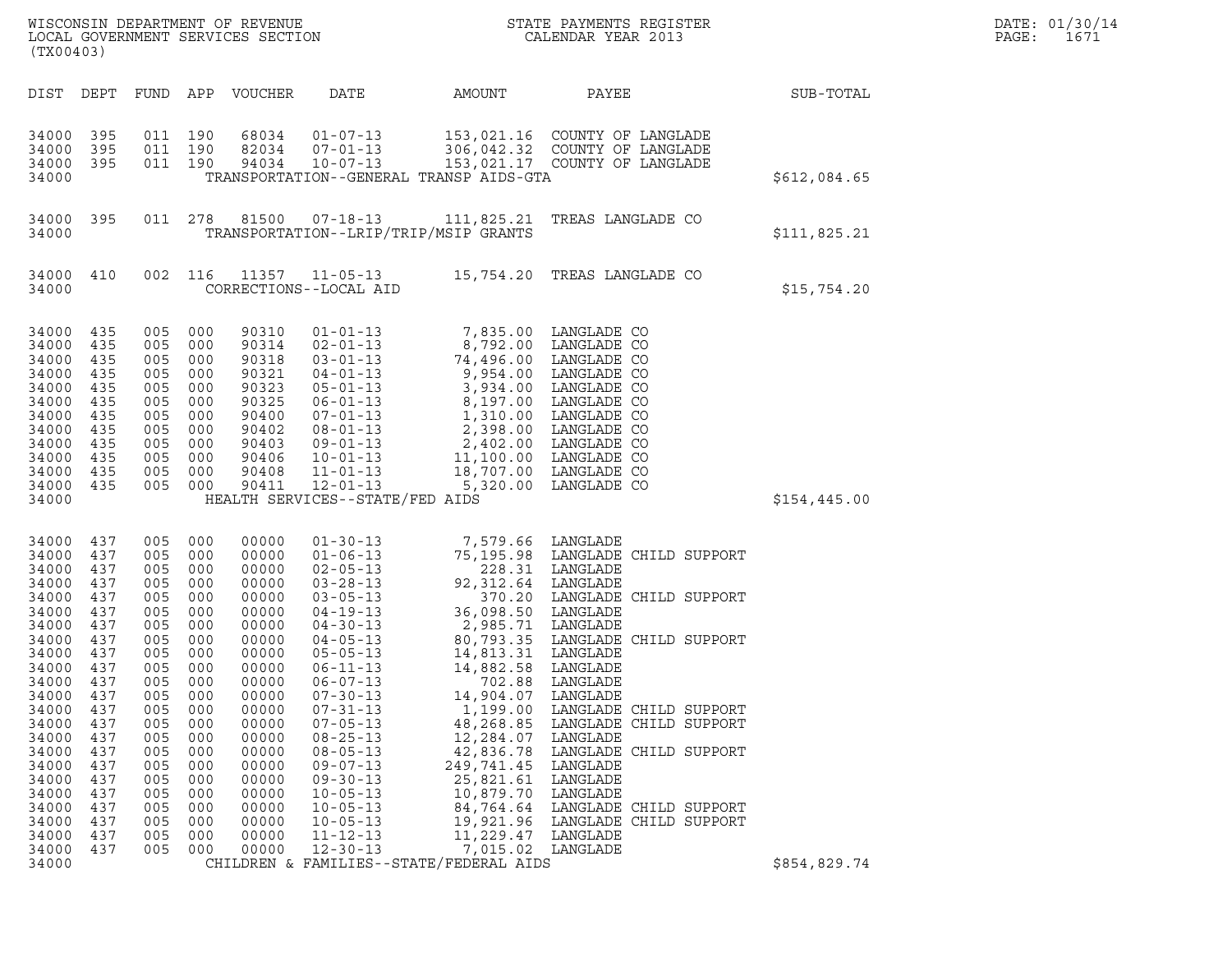| (TX00403)          |  |  |                                      |                                          |                                                                                                                                                                                                   |             | DATE: 01/30/14<br>PAGE: 1672 |
|--------------------|--|--|--------------------------------------|------------------------------------------|---------------------------------------------------------------------------------------------------------------------------------------------------------------------------------------------------|-------------|------------------------------|
|                    |  |  |                                      |                                          | DIST DEPT FUND APP VOUCHER DATE AMOUNT PAYEE SUB-TOTAL                                                                                                                                            |             |                              |
| 34000              |  |  |                                      | JUSTICE--LAW ENFORCEMENT SERVICES AID    | 34000 455 002 221 04842 07-30-13 280.00 TREAS LANGLADE CNTY                                                                                                                                       | \$280.00    |                              |
| 34000              |  |  | JUSTICE--LAW ENFORCEMENT SERVICES    |                                          | 34000 455 002 226 01793 01-08-13 21,731.00 TREAS LANGLADE CO                                                                                                                                      | \$21,731.00 |                              |
| 34000              |  |  | JUSTICE--LAW ENFORCEMENT TRAINING    |                                          | 34000 455 002 231 00366 02-11-13 6,080.00 TREAS LANGLADE CNTY                                                                                                                                     | \$6,080.00  |                              |
| 34000              |  |  | JUSTICE--VICTIM/WITNESS SERVICES AID |                                          | 34000 455 002 503 00034 03-12-13 6,138.66 TREAS LANGLADE CO                                                                                                                                       | \$6,138.66  |                              |
| 34000              |  |  |                                      | JUSTICE--VICTIM/WITNESS ASSISTANCE SERV  | 34000 455 002 532 04767 07-30-13 4,907.31 TREAS LANGLADE CO                                                                                                                                       | \$4,907.31  |                              |
| 34000              |  |  |                                      | MILITARY AFFAIRS-EMER MGMT-RESPONSE EQMT | 34000 465 002 308 00606 03-19-13 7,495.00 TREAS LANGLADE CO<br>34000 465 002 308 00858 12-03-13 9,160.00 TREAS LANGLADE CO                                                                        | \$16,655.00 |                              |
| 34000              |  |  |                                      | MILITARY AFFAIRS-EMERGENCY MGMT PLANNING | $34000$ $465$ $002$ $337$ $00437$ $02-01-13$ $3,630.00$ TREAS LANGLADE CO<br>$34000$ $465$ $002$ $337$ $00683$ $06-28-13$ $3,686.00$ TREAS LANGLADE CO                                            | \$7,316.00  |                              |
| 34000 465<br>34000 |  |  |                                      | MILITARY AFFAIRS-EMERGENCY MGMT-FED FUND | $\begin{tabular}{lcccccc} 34000 & 465 & 002 & 342 & 00554 & 02-28-13 & 16,330.49 & TREAS LANGLADE CO \\ 34000 & 465 & 002 & 342 & 00754 & 08-14-13 & 15,908.28 & TREAS LANGLADE CO \end{tabular}$ | \$32,238.77 |                              |
| 34000              |  |  | VETERANS AFFAIRS GRANTS              |                                          | 34000 485 002 127 05190 06-06-13 850.00 TREAS LANGLADE CO                                                                                                                                         | \$850.00    |                              |
| 34000              |  |  | VETERANS AFFAIRS--GRANTS TO COUNTIES |                                          | 34000 485 082 267 05190 06-06-13 3,825.00 TREAS LANGLADE CO                                                                                                                                       | \$3,825.00  |                              |
| 34000 485<br>34000 |  |  | VETERANS AFFAIRS--GRANTS             |                                          | 082  280  02490  01-02-13  4,367.14  TREAS LANGLADE CO                                                                                                                                            | \$4,367.14  |                              |
| 34000 485<br>34000 |  |  | VETERANS AFFAIRS--GRANTS TO COUNTIES |                                          | 083 370 05190 06-06-13 3,825.00 TREAS LANGLADE CO                                                                                                                                                 | \$3,825.00  |                              |
| 34000 505<br>34000 |  |  | DOA--LAND INFORMATION BOARD GRANTS   |                                          | 002 116 01313 09-06-13 23,528.00 TREAS LANGLADE CNTY                                                                                                                                              | \$23,528.00 |                              |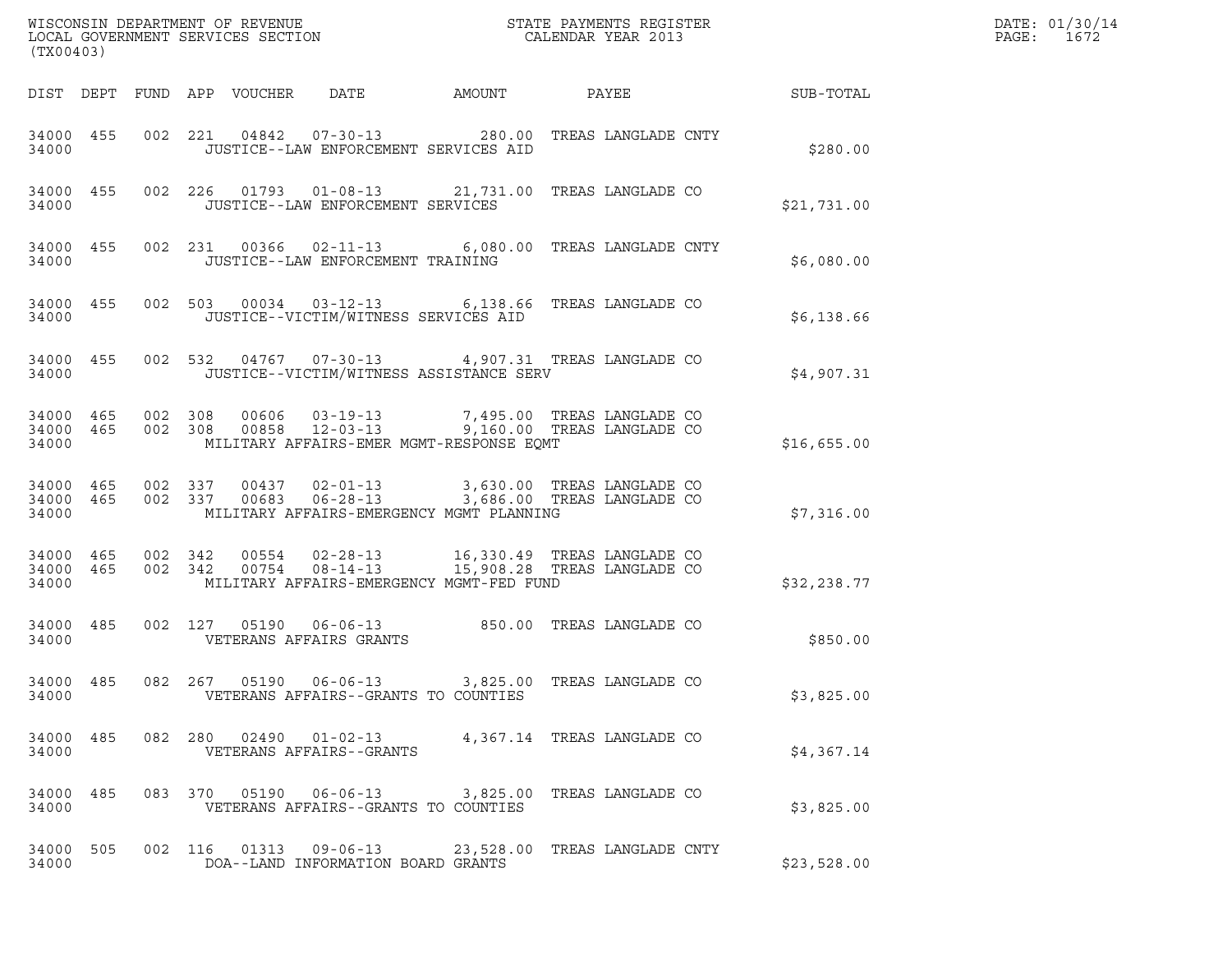| 34000                                                                                                    |                                                                                  |                                                                                  |                                                                                  |                                                                                                          | DOA--HOUSING ASSISTANCE GRANTS                                                                                                                                                                                       |                                                                                                                      |                                                                                                                                                                                                                                                                                  |  |
|----------------------------------------------------------------------------------------------------------|----------------------------------------------------------------------------------|----------------------------------------------------------------------------------|----------------------------------------------------------------------------------|----------------------------------------------------------------------------------------------------------|----------------------------------------------------------------------------------------------------------------------------------------------------------------------------------------------------------------------|----------------------------------------------------------------------------------------------------------------------|----------------------------------------------------------------------------------------------------------------------------------------------------------------------------------------------------------------------------------------------------------------------------------|--|
| 34000<br>34000<br>34000<br>34000<br>34000<br>34000<br>34000<br>34000<br>34000<br>34000<br>34000<br>34000 | 505<br>505<br>505<br>505<br>505<br>505<br>505<br>505<br>505<br>505<br>505<br>505 | 035<br>035<br>035<br>035<br>035<br>035<br>035<br>035<br>035<br>035<br>035<br>035 | 371<br>371<br>371<br>371<br>371<br>371<br>371<br>371<br>371<br>371<br>371<br>371 | 60012<br>60012<br>60073<br>60136<br>60203<br>60267<br>60343<br>60354<br>60427<br>60427<br>60427<br>60489 | $07 - 24 - 13$<br>$07 - 24 - 13$<br>$08 - 26 - 13$<br>$09 - 25 - 13$<br>$10 - 24 - 13$<br>$11 - 26 - 13$<br>$12 - 27 - 13$<br>$12 - 27 - 13$<br>$01 - 30 - 13$<br>$01 - 30 - 13$<br>$01 - 30 - 13$<br>$02 - 26 - 13$ | 114.86<br>748.52<br>224.21<br>183.49<br>288.64<br>5,585.28<br>77.51<br>2,829.14<br>333.01<br>43.30<br>970.01<br>1.35 | TREAS LANGLADE CNTY<br>TREAS LANGLADE CNTY<br>TREAS LANGLADE CNTY<br>TREAS LANGLADE CNTY<br>TREAS LANGLADE CNTY<br>TREAS LANGLADE CNTY<br>TREAS LANGLADE CNTY<br>TREAS LANGLADE CNTY<br>TREAS LANGLADE CNTY<br>TREAS LANGLADE CNTY<br>TREAS LANGLADE CNTY<br>TREAS LANGLADE CNTY |  |
|                                                                                                          |                                                                                  |                                                                                  |                                                                                  |                                                                                                          |                                                                                                                                                                                                                      |                                                                                                                      |                                                                                                                                                                                                                                                                                  |  |

| 34000 | 505 |     | 002 155 | 60779 | 06-26-13                       | 458.51                               | TREAS LANGLADE CNTY                   |              |
|-------|-----|-----|---------|-------|--------------------------------|--------------------------------------|---------------------------------------|--------------|
| 34000 |     |     |         |       |                                | DOA-HOUSING ASSISTANCE-FEDERAL FUNDS |                                       | \$26,793.16  |
|       |     |     |         |       |                                |                                      |                                       |              |
| 34000 | 505 | 002 | 743     | 00892 | $08 - 29 - 13$                 | 9,180.00                             | TREAS LANGLADE CNTY                   |              |
| 34000 | 505 | 002 | 743     | 02139 |                                |                                      | 10-01-13 8,634.00 TREAS LANGLADE CNTY |              |
|       |     |     |         | 02139 |                                |                                      | 44,283.00 TREAS LANGLADE CNTY         |              |
| 34000 | 505 | 002 | 743     |       | $10 - 01 - 13$                 |                                      |                                       |              |
| 34000 | 505 | 002 | 743     | 02216 | $10 - 07 - 13$                 | 17,275.00                            | TREAS LANGLADE CNTY                   |              |
| 34000 | 505 | 002 | 743     | 02622 | $10 - 25 - 13$                 | 6,859.00                             | TREAS LANGLADE CNTY                   |              |
| 34000 | 505 | 002 | 743     | 02635 | $10 - 25 - 13$                 | 26,709.00                            | TREAS LANGLADE CNTY                   |              |
| 34000 | 505 | 002 | 743     | 03050 | $11 - 06 - 13$                 | 10,170.00                            | TREAS LANGLADE CNTY                   |              |
| 34000 | 505 | 002 | 743     | 03181 |                                | $11 - 12 - 13$ 20,240.00             | TREAS LANGLADE CNTY                   |              |
| 34000 | 505 | 002 | 743     | 05836 |                                | $01 - 08 - 13$ 14, 222.00            | TREAS LANGLADE CNTY                   |              |
| 34000 | 505 | 002 | 743     | 06800 | $02 - 20 - 13$                 | 3,420.00                             | TREAS LANGLADE CNTY                   |              |
| 34000 | 505 | 002 | 743     | 06800 | $02 - 20 - 13$                 | 11,595.00                            | TREAS LANGLADE CNTY                   |              |
| 34000 | 505 | 002 | 743     | 08328 | $03 - 21 - 13$                 | 16,663.00                            | TREAS LANGLADE CNTY                   |              |
| 34000 | 505 | 002 | 743     | 09750 |                                | $05 - 09 - 13$ 18,424.00             | TREAS LANGLADE CNTY                   |              |
| 34000 | 505 | 002 | 743     | 10208 |                                | $05 - 22 - 13$ 21,882.00             | TREAS LANGLADE CNTY                   |              |
| 34000 | 505 | 002 | 743     | 11000 | 06-18-13                       | 16,038.00                            | TREAS LANGLADE CNTY                   |              |
| 34000 | 505 | 002 | 743     | 12014 | $07 - 12 - 13$                 |                                      | 16,129.00 TREAS LANGLADE CNTY         |              |
| 34000 |     |     |         |       | DOA--HOUSING ASSISTANCE GRANTS |                                      |                                       | \$261,723.00 |
|       |     |     |         |       |                                |                                      |                                       |              |

| (TX00403)                                                                                                                                                                        |                                                                                                                                   |                                                                                                                                   |                                                                                                                                   |                                                                                                                                                                         |                                                                                                                                                                                                                                                                                                                                                    |                                                                                                                                                                                                                                                          |                                                                                                                                                                                                                                                                                                                                                                                                                          |                                      |             |
|----------------------------------------------------------------------------------------------------------------------------------------------------------------------------------|-----------------------------------------------------------------------------------------------------------------------------------|-----------------------------------------------------------------------------------------------------------------------------------|-----------------------------------------------------------------------------------------------------------------------------------|-------------------------------------------------------------------------------------------------------------------------------------------------------------------------|----------------------------------------------------------------------------------------------------------------------------------------------------------------------------------------------------------------------------------------------------------------------------------------------------------------------------------------------------|----------------------------------------------------------------------------------------------------------------------------------------------------------------------------------------------------------------------------------------------------------|--------------------------------------------------------------------------------------------------------------------------------------------------------------------------------------------------------------------------------------------------------------------------------------------------------------------------------------------------------------------------------------------------------------------------|--------------------------------------|-------------|
| DIST                                                                                                                                                                             | DEPT                                                                                                                              | FUND                                                                                                                              | APP                                                                                                                               | <b>VOUCHER</b>                                                                                                                                                          | DATE                                                                                                                                                                                                                                                                                                                                               | AMOUNT                                                                                                                                                                                                                                                   | PAYEE                                                                                                                                                                                                                                                                                                                                                                                                                    |                                      | SUB-TOTAL   |
| 34000<br>34000<br>34000<br>34000<br>34000<br>34000<br>34000<br>34000<br>34000<br>34000<br>34000<br>34000<br>34000<br>34000<br>34000<br>34000<br>34000<br>34000<br>34000<br>34000 | 505<br>505<br>505<br>505<br>505<br>505<br>505<br>505<br>505<br>505<br>505<br>505<br>505<br>505<br>505<br>505<br>505<br>505<br>505 | 002<br>002<br>002<br>002<br>002<br>002<br>002<br>002<br>002<br>002<br>002<br>002<br>002<br>002<br>002<br>002<br>002<br>002<br>002 | 155<br>155<br>155<br>155<br>155<br>155<br>155<br>155<br>155<br>155<br>155<br>155<br>155<br>155<br>155<br>155<br>155<br>155<br>155 | 60012<br>60073<br>60136<br>60203<br>60267<br>60354<br>60354<br>60427<br>60427<br>60489<br>60489<br>60608<br>60608<br>60680<br>60680<br>60716<br>60716<br>60779<br>60779 | $07 - 24 - 13$<br>$08 - 26 - 13$<br>$09 - 25 - 13$<br>$10 - 24 - 13$<br>$11 - 26 - 13$<br>$12 - 27 - 13$<br>$12 - 27 - 13$<br>$01 - 30 - 13$<br>$01 - 30 - 13$<br>$02 - 26 - 13$<br>$02 - 26 - 13$<br>$04 - 09 - 13$<br>$04 - 09 - 13$<br>$05 - 08 - 13$<br>$05 - 08 - 13$<br>$05 - 24 - 13$<br>$05 - 24 - 13$<br>$06 - 26 - 13$<br>$06 - 26 - 13$ | 475.16<br>1,599.35<br>1,494.51<br>2,131.44<br>1,169.19<br>1,622.68<br>305.06<br>2,119.64<br>164.39<br>4,557.50<br>275.11<br>200.61<br>2,953.44<br>169.90<br>2,992.23<br>2,720.05<br>345.64<br>1,038.75<br>458.51<br>DOA-HOUSING ASSISTANCE-FEDERAL FUNDS | TREAS LANGLADE CNTY<br>TREAS LANGLADE<br>TREAS LANGLADE CNTY<br>TREAS LANGLADE CNTY<br>TREAS LANGLADE CNTY<br>TREAS LANGLADE<br>TREAS LANGLADE<br>TREAS LANGLADE CNTY<br>TREAS LANGLADE CNTY<br>TREAS LANGLADE CNTY<br>TREAS LANGLADE CNTY<br>TREAS LANGLADE<br>TREAS LANGLADE CNTY<br>TREAS LANGLADE CNTY<br>TREAS LANGLADE CNTY<br>TREAS LANGLADE CNTY<br>TREAS LANGLADE<br>TREAS LANGLADE CNTY<br>TREAS LANGLADE CNTY | CNTY<br>CNTY<br>CNTY<br>CNTY<br>CNTY | \$26,793.16 |
|                                                                                                                                                                                  |                                                                                                                                   |                                                                                                                                   |                                                                                                                                   |                                                                                                                                                                         |                                                                                                                                                                                                                                                                                                                                                    |                                                                                                                                                                                                                                                          |                                                                                                                                                                                                                                                                                                                                                                                                                          |                                      |             |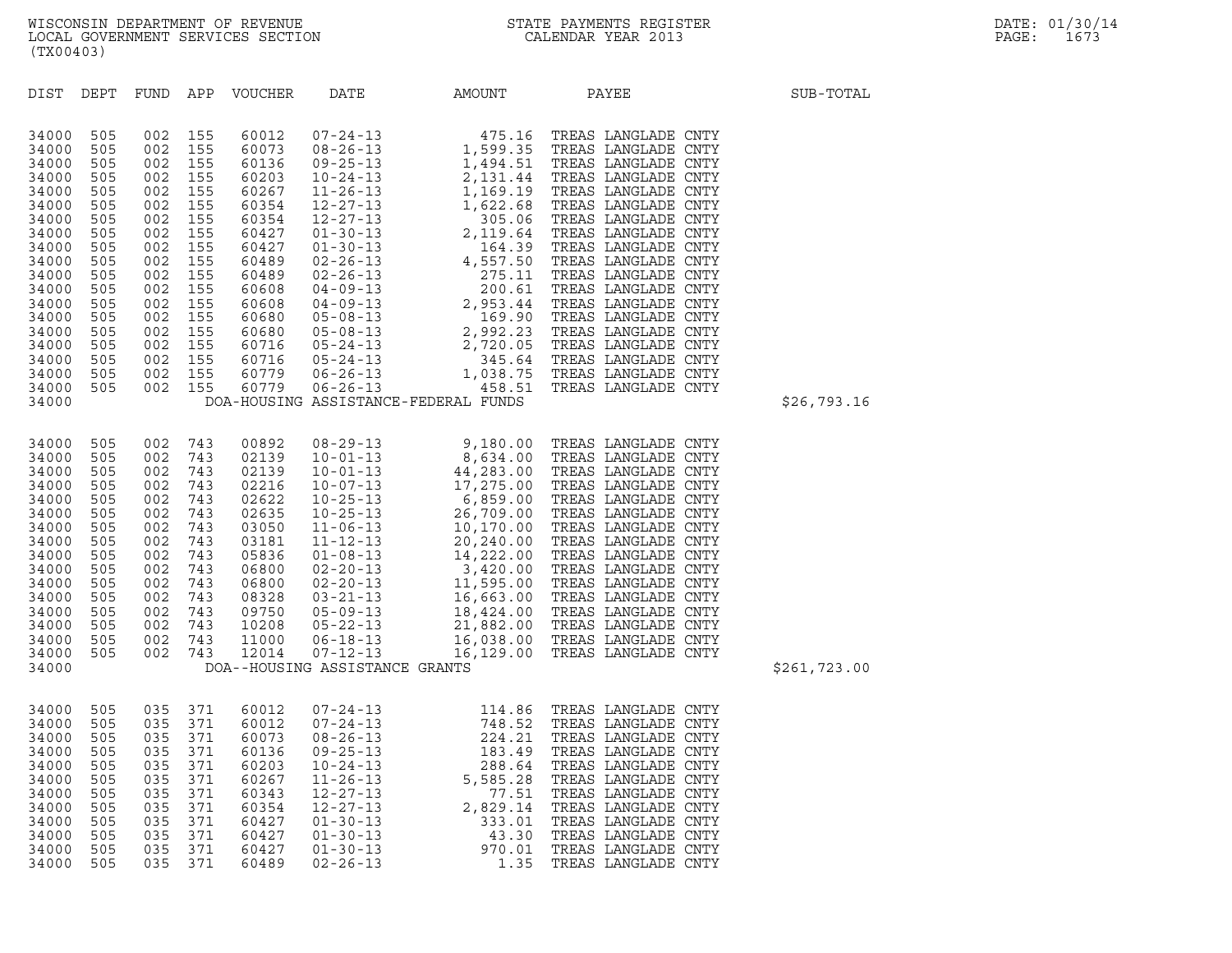| (TX00403)                                                                                                                                                                                                                                                                                                        |                                                                                                                                                                                                                                                                                                                                                                                                                                                                                     |                                                                                                             |                                                                                                                                                                                                                                                                                                                                 |                |
|------------------------------------------------------------------------------------------------------------------------------------------------------------------------------------------------------------------------------------------------------------------------------------------------------------------|-------------------------------------------------------------------------------------------------------------------------------------------------------------------------------------------------------------------------------------------------------------------------------------------------------------------------------------------------------------------------------------------------------------------------------------------------------------------------------------|-------------------------------------------------------------------------------------------------------------|---------------------------------------------------------------------------------------------------------------------------------------------------------------------------------------------------------------------------------------------------------------------------------------------------------------------------------|----------------|
| DIST<br>DEPT<br>FUND                                                                                                                                                                                                                                                                                             | DATE<br>APP<br>VOUCHER                                                                                                                                                                                                                                                                                                                                                                                                                                                              | AMOUNT                                                                                                      | PAYEE                                                                                                                                                                                                                                                                                                                           | SUB-TOTAL      |
| 505<br>035<br>34000<br>505<br>035<br>34000<br>505<br>035<br>34000<br>505<br>34000<br>035<br>34000<br>505<br>035<br>34000<br>505<br>035<br>035<br>34000<br>505<br>505<br>035<br>34000<br>505<br>34000<br>035<br>34000<br>505<br>035<br>505<br>035<br>34000<br>035<br>34000<br>505<br>035<br>505<br>34000<br>34000 | 371<br>60489<br>$02 - 26 - 13$<br>371<br>$02 - 26 - 13$<br>60489<br>371<br>$04 - 09 - 13$<br>60608<br>371<br>$04 - 09 - 13$<br>60608<br>371<br>60608<br>$04 - 09 - 13$<br>371<br>60680<br>$05 - 08 - 13$<br>371<br>60680<br>$05 - 08 - 13$<br>371<br>60716<br>$05 - 24 - 13$<br>371<br>$05 - 24 - 13$<br>60716<br>371<br>60716<br>$05 - 24 - 13$<br>371<br>60779<br>$06 - 26 - 13$<br>371<br>60779<br>$06 - 26 - 13$<br>371<br>60779<br>$06 - 26 - 13$<br>DOA--PUBLIC BENEFITS FUND | 3,096.10<br>3,050.81<br>1,379.16<br>1,273.56<br>79.69<br>1,197.47<br>1,330.98<br>745.37<br>9.20<br>1,446.28 | TREAS LANGLADE CNTY<br>TREAS LANGLADE CNTY<br>TREAS LANGLADE CNTY<br>TREAS LANGLADE CNTY<br>TREAS LANGLADE CNTY<br>1,466.22 TREAS LANGLADE CNTY<br>1,511.04 TREAS LANGLADE CNTY<br>TREAS LANGLADE CNTY<br>41.25 TREAS LANGLADE CNTY<br>TREAS LANGLADE CNTY<br>TREAS LANGLADE CNTY<br>TREAS LANGLADE CNTY<br>TREAS LANGLADE CNTY | \$28,026.45    |
| 002<br>34000<br>835<br>835<br>002<br>34000<br>34000                                                                                                                                                                                                                                                              | 105<br>43786<br>$07 - 22 - 13$<br>$11 - 18 - 13$<br>105<br>80888<br>REVENUE--STATE SHARED REVENUES                                                                                                                                                                                                                                                                                                                                                                                  |                                                                                                             | 108,113.15 TREAS LANGLADE CO<br>614,019.08 TREAS LANGLADE CO                                                                                                                                                                                                                                                                    | \$722, 132.23  |
| 835<br>002<br>34000<br>34000                                                                                                                                                                                                                                                                                     | 109<br>01034<br>$07 - 22 - 13$<br>REVENUE--EXEMPT COMPUTER AID                                                                                                                                                                                                                                                                                                                                                                                                                      |                                                                                                             | 7,178.00 TREAS LANGLADE CO                                                                                                                                                                                                                                                                                                      | \$7,178.00     |
| 34000<br>835<br>002<br>002<br>835<br>34000<br>34000                                                                                                                                                                                                                                                              | 302<br>10049<br>$07 - 22 - 13$<br>302<br>$07 - 22 - 13$<br>11049<br>REVENUE-FIRST DOLLAR/SCHOOL LEVY CREDITS                                                                                                                                                                                                                                                                                                                                                                        | 2,245,777.10 TREAS LANGLADE CO<br>629,805.53 TREAS LANGLADE CO                                              |                                                                                                                                                                                                                                                                                                                                 | \$2,875,582.63 |
| 835<br>021<br>34000<br>34000                                                                                                                                                                                                                                                                                     | 363<br>37188<br>$03 - 25 - 13$<br>REVENUE--LOTTERY CREDIT -                                                                                                                                                                                                                                                                                                                                                                                                                         |                                                                                                             | 445,577.66 TREAS LANGLADE CO                                                                                                                                                                                                                                                                                                    | \$445,577.66   |
| 34000                                                                                                                                                                                                                                                                                                            | DISTRICT TOTAL APPROPRIATIONS                                                                                                                                                                                                                                                                                                                                                                                                                                                       |                                                                                                             |                                                                                                                                                                                                                                                                                                                                 | \$7,088,610.54 |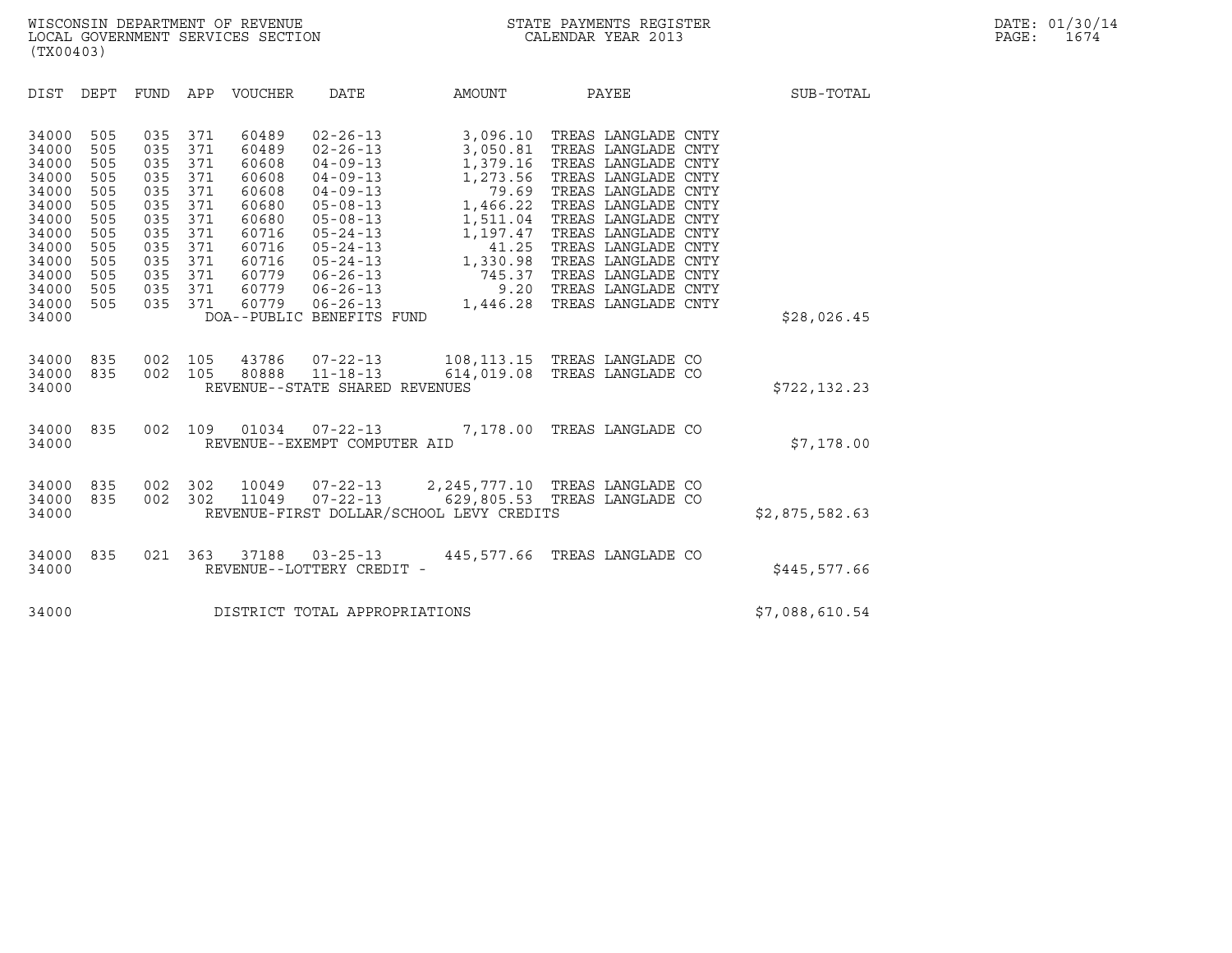| $\tt WISCONSIM DEPARTMENT OF REVENUE$ $\tt WISCONSIM EN THE RAYMENTS REGISTERLOCAL GOVERNMENT SERVICES SECTION CALENDAR YEAR 2013$<br>(TX00403) |  |                  |  |  |                                         |                                          |                                                                                                                                                                                                                                                   |              | DATE: 01/30/14<br>PAGE: 1675 |
|-------------------------------------------------------------------------------------------------------------------------------------------------|--|------------------|--|--|-----------------------------------------|------------------------------------------|---------------------------------------------------------------------------------------------------------------------------------------------------------------------------------------------------------------------------------------------------|--------------|------------------------------|
|                                                                                                                                                 |  |                  |  |  |                                         |                                          | DIST DEPT FUND APP VOUCHER DATE AMOUNT PAYEE PATE SUB-TOTAL                                                                                                                                                                                       |              |                              |
|                                                                                                                                                 |  | 34002 and $\sim$ |  |  |                                         | SAFETY/PROF SERV--FIRE INSURANCE DUES    | 34002 165 002 225 00837 07-03-13 1,133.68 TREAS TN ACKLEY                                                                                                                                                                                         | \$1,133.68   |                              |
| 34002                                                                                                                                           |  |                  |  |  |                                         | NAT RESOURCES-SEVERANCE/YIELD/WITHDRAWAL | $\begin{array}{cccccccc} 34002 & 370 & 000 & 001 & 02\text{DNR} & 07-03-13 & 1,089.39 & \text{TREAS TOWN ACKLEY} \\ 34002 & 370 & 000 & 001 & 04\text{DNR} & 10-23-13 & 477.34 & \text{TOWN ACKLEY} \end{array}$                                  | \$1,566.73   |                              |
| 34002                                                                                                                                           |  |                  |  |  |                                         | NAT RESOURCES--AIDS IN LIEU OF TAXES     | 34002 370 002 503 15829 02-06-13 1,704.12 TREAS TN ACKLEY<br>TOWN SHARE 124.71                                                                                                                                                                    | \$1,704.12   |                              |
| 34002                                                                                                                                           |  |                  |  |  |                                         | NAT RESOURCES--FOREST CROP/MFL/CO FOREST | $\begin{array}{cccccccc} 34002 & 370 & 012 & 571 & 36387 & 06-10-13 & & & 716.52 & \text{TREAS TN ACKLEY} \\ 34002 & 370 & 012 & 571 & 36387 & 06-10-13 & & & 6,841.95 & \text{TREAS TN ACKLEY} \end{array}$                                      | \$7,558.47   |                              |
| 34002                                                                                                                                           |  |                  |  |  |                                         | NAT RESOURCES--AIDS IN LIEU OF TAXES     | $\begin{array}{cccccc} 34002 & 370 & 012 & 579 & 18567 & 04-15-13 & & & & & & & & & & & \text{T29.78} & \text{TREAS TN ACKLEY} \\ 34002 & 370 & 012 & 579 & 18567 & 04-15-13 & & & & & & & & \text{56.28} & \text{TREAS TOWN ACKLEY} \end{array}$ | \$786.06     |                              |
|                                                                                                                                                 |  |                  |  |  | 34002 NAT RESOURCES--RU RECYCLING GRANT |                                          | 34002 370 074 670 40706 05-20-13 975.00 TREAS TN ACKLEY                                                                                                                                                                                           | \$975.00     |                              |
| 34002                                                                                                                                           |  |                  |  |  |                                         | TRANSPORTATION--GENERAL TRANSP AIDS-GTA  | 34002 395 011 191 70837 01-07-13 12,946.77 TOWN OF ACKLEY<br>34002 395 011 191 76837 04-01-13 12,946.77 TOWN OF ACKLEY<br>34002 395 011 191 84837 07-01-13 12,946.77 TOWN OF ACKLEY<br>34002 395 011 191 96837 10-07-13 12,946.79 TOWN            | \$51,787.10  |                              |
| 34002                                                                                                                                           |  |                  |  |  | REVENUE--STATE SHARED REVENUES          |                                          | $\begin{array}{cccccc} 34002 & 835 & 002 & 105 & 43767 & 07-22-13 & & 3,789.79 & \text{TREAS TN ACKLEY} \\ 34002 & 835 & 002 & 105 & 80869 & 11-18-13 & & 21,608.96 & \text{TREAS TN ACKLEY} \end{array}$                                         | \$25,398.75  |                              |
|                                                                                                                                                 |  |                  |  |  | 34002 REVENUE--EXEMPT COMPUTER AID      |                                          | 34002 835 002 109 02751 07-22-13 2.00 TREAS TN ACKLEY                                                                                                                                                                                             | \$2.00       |                              |
| 34002                                                                                                                                           |  |                  |  |  | DISTRICT TOTAL APPROPRIATIONS           |                                          |                                                                                                                                                                                                                                                   | \$90, 911.91 |                              |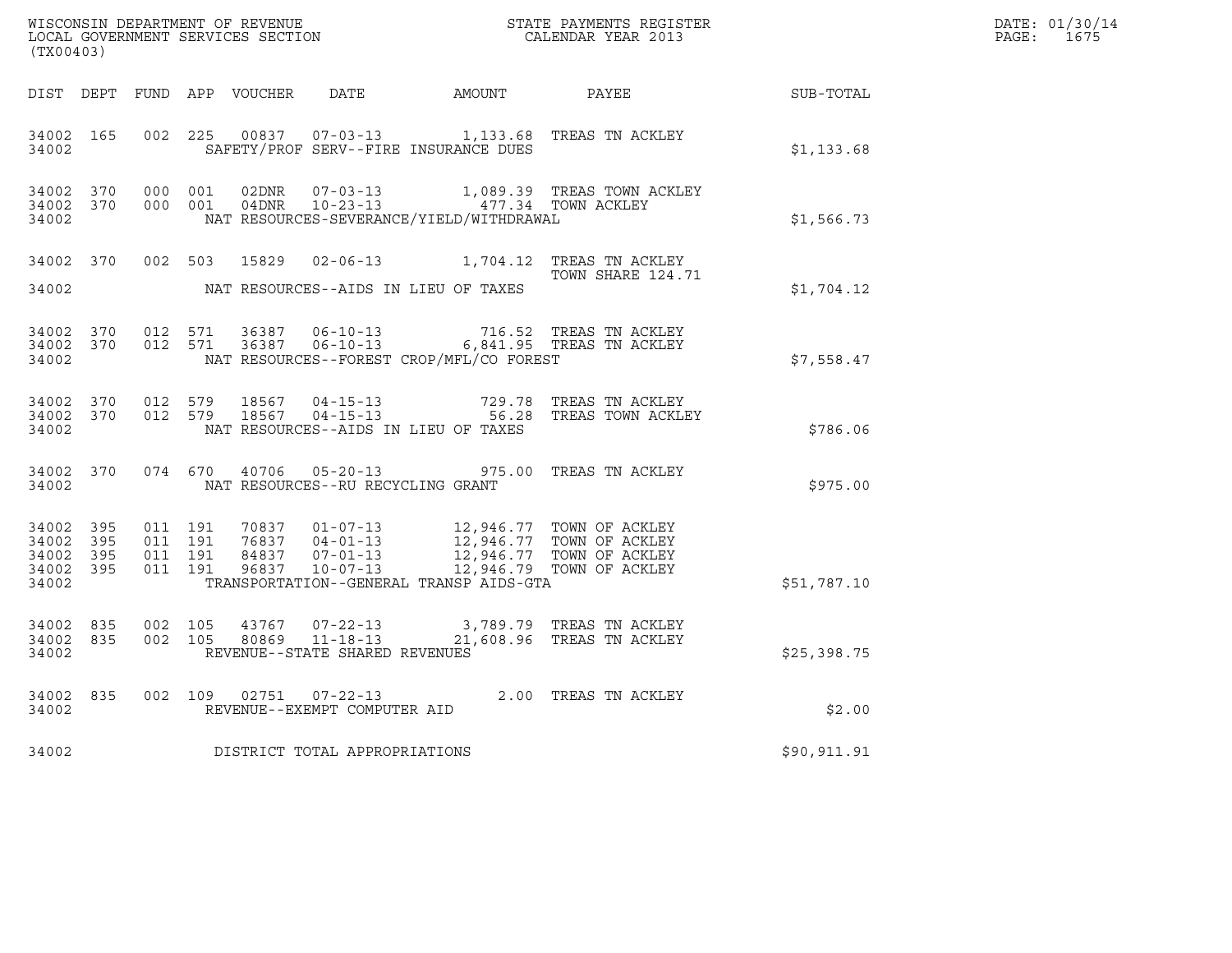| WISCONSIN DEPARTMENT OF REVENUE<br>LOCAL GOVERNMENT SERVICES SECTION<br>CALENDAR YEAR 2013<br>(TX00403)                                                                                                                    |                                                                                                                                                                                                                                                                                                                |                         |              | DATE: 01/30/14<br>PAGE: 1676 |
|----------------------------------------------------------------------------------------------------------------------------------------------------------------------------------------------------------------------------|----------------------------------------------------------------------------------------------------------------------------------------------------------------------------------------------------------------------------------------------------------------------------------------------------------------|-------------------------|--------------|------------------------------|
| FUND APP VOUCHER<br>DIST DEPT                                                                                                                                                                                              | DATE AMOUNT                                                                                                                                                                                                                                                                                                    | PAYEE                   | SUB-TOTAL    |                              |
| 34004 165<br>34004                                                                                                                                                                                                         | 002 225 00838 07-03-13 2,120.60 TREAS TN AINSWORTH<br>SAFETY/PROF SERV--FIRE INSURANCE DUES                                                                                                                                                                                                                    |                         | \$2,120.60   |                              |
| 34004 370<br>000 001<br>02DNR<br>34004 370<br>04DNR<br>000 001<br>34004 370<br>05DNR<br>000 001<br>34004                                                                                                                   | 07-03-13 4,223.49 TREAS TOWN AINSWORTH<br>10-23-13 1,294.25 TOWN AINSWORTH<br>11-21-13 259.10 TREAS TOWN AINSWORTH<br>NAT RESOURCES-SEVERANCE/YIELD/WITHDRAWAL                                                                                                                                                 |                         | \$5,776.84   |                              |
|                                                                                                                                                                                                                            |                                                                                                                                                                                                                                                                                                                |                         |              |                              |
| 34004 370<br>002 503<br>15830<br>34004 370<br>002 503<br>15830                                                                                                                                                             | 02-06-13 10,687.91 TREAS TN AINSWORTH<br>02-06-13 994.34 TREAS TN AINSWORTH                                                                                                                                                                                                                                    | TOWN SHARE 2035.57      |              |                              |
| 34004                                                                                                                                                                                                                      | NAT RESOURCES--AIDS IN LIEU OF TAXES                                                                                                                                                                                                                                                                           |                         | \$11,682.25  |                              |
| 34004 370<br>012 571 36388<br>34004 370<br>012 571 36388<br>34004                                                                                                                                                          | 06-10-13 1,089.07 TREAS TN AINSWORTH<br>06-10-13 6,681.40 TREAS TN AINSWORTH<br>NAT RESOURCES--FOREST CROP/MFL/CO FOREST                                                                                                                                                                                       |                         | \$7,770.47   |                              |
| 34004 370<br>012<br>579<br>18568<br>34004 370<br>012 579<br>18568<br>370<br>18568<br>34004<br>012<br>579<br>579<br>18568<br>34004 370<br>012<br>34004 370<br>18568<br>012<br>579<br>34004 370<br>012 579<br>18568<br>34004 | 04-15-13<br>04-15-13<br>04-15-13<br>04-15-13<br>04-15-13<br>04-15-13<br>1,154.88<br>1,154.88<br>1,154.88<br>1,154.88<br>1,154.88<br>1,154.88<br>1,154.88<br>1,154.88<br>2,2000 DEAS TREAS TOWN AINSWORTH<br>04-15-13<br>04-15-13<br>04-15-13<br>04-15-13<br>05.70<br>T<br>NAT RESOURCES--AIDS IN LIEU OF TAXES |                         | \$3,219.06   |                              |
|                                                                                                                                                                                                                            |                                                                                                                                                                                                                                                                                                                |                         |              |                              |
| 34004 370<br>074 670 40707<br>34004                                                                                                                                                                                        | 05-20-13 1,553.16 TREAS TN AINSWORTH<br>NAT RESOURCES--RU RECYCLING GRANT                                                                                                                                                                                                                                      |                         | \$1,553.16   |                              |
| 34004 395<br>011 191<br>70838<br>395<br>011 191<br>76838<br>34004<br>34004 395<br>011 191<br>84838<br>34004 395<br>96838<br>011 191<br>34004                                                                               | 01-07-13 22,175.57 TOWN OF AINSWORTH<br>04-01-13 22,175.57 TOWN OF AINSWORTH<br>07-01-13 22,175.57 TOWN OF AINSWORTH<br>10-07-13 22,175.59 TOWN OF AINSWORTH<br>TRANSPORTATION--GENERAL TRANSP AIDS-GTA                                                                                                        |                         | \$88,702.30  |                              |
|                                                                                                                                                                                                                            |                                                                                                                                                                                                                                                                                                                |                         |              |                              |
| 34004 835<br>002<br>105<br>43768<br>34004 835<br>002 105<br>80870<br>34004                                                                                                                                                 | 07-22-13 1,979.23 TREAS TN AINSWORTH<br>11-18-13 11,215.61 TREAS TN AINSWORTH<br>REVENUE--STATE SHARED REVENUES                                                                                                                                                                                                |                         | \$13,194.84  |                              |
| 34004 835<br>002 109 02752 07-22-13<br>34004                                                                                                                                                                               | REVENUE--EXEMPT COMPUTER AID                                                                                                                                                                                                                                                                                   | 8.00 TREAS TN AINSWORTH | \$8.00       |                              |
| 34004                                                                                                                                                                                                                      | DISTRICT TOTAL APPROPRIATIONS                                                                                                                                                                                                                                                                                  |                         | \$134,027.52 |                              |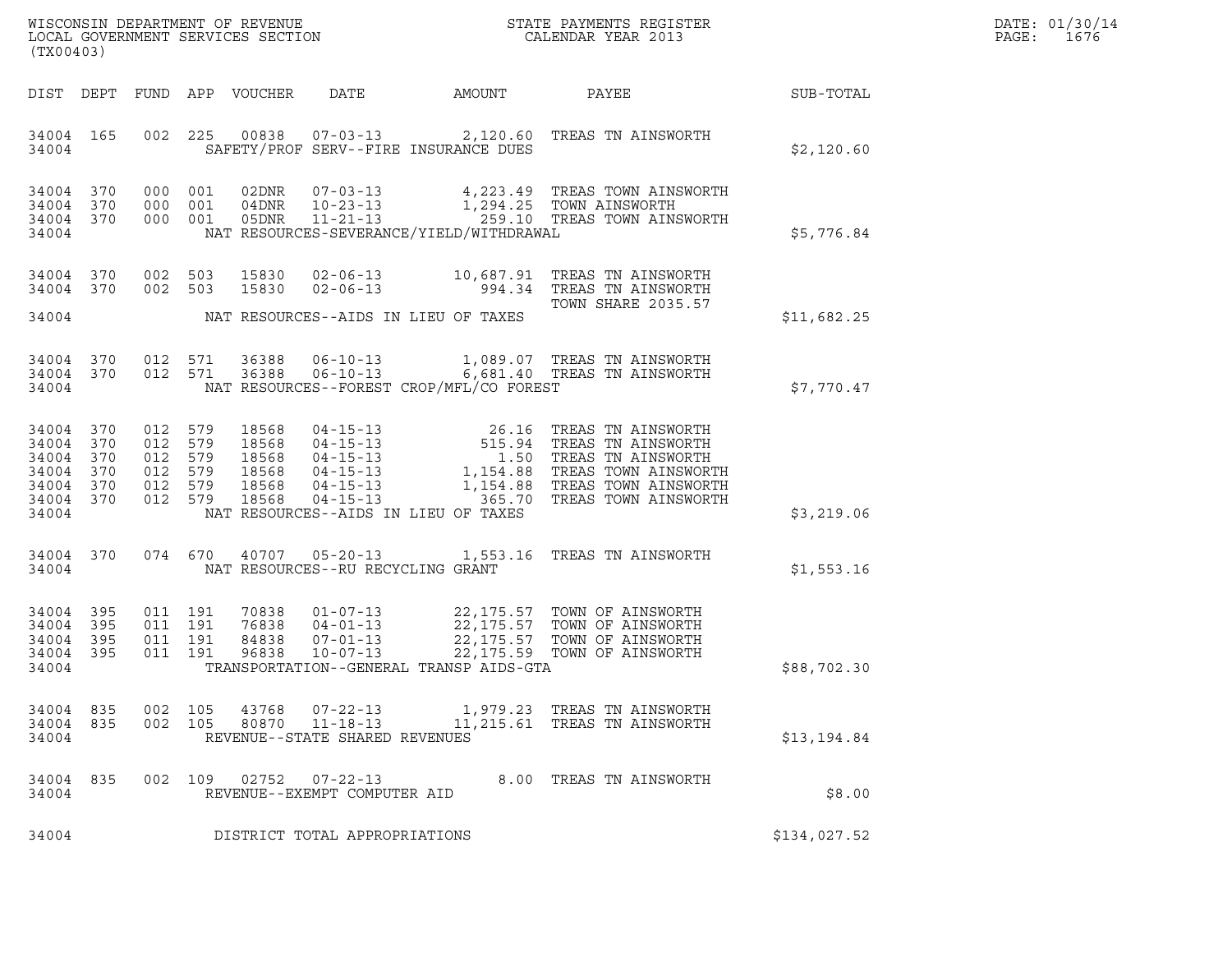| WISCONSIN DEPARTMENT OF REVENUE<br>(TX00403)                          | STATE PAYMENTS REGISTER<br>LOCAL GOVERNMENT SERVICES SECTION<br>CALENDAR YEAR 2013                                                                                                                                                                                          |              | DATE: 01/30/14<br>PAGE: 1677 |
|-----------------------------------------------------------------------|-----------------------------------------------------------------------------------------------------------------------------------------------------------------------------------------------------------------------------------------------------------------------------|--------------|------------------------------|
|                                                                       | DIST DEPT FUND APP VOUCHER DATE<br>AMOUNT<br>PAYEE                                                                                                                                                                                                                          | SUB-TOTAL    |                              |
| 34006 165<br>34006                                                    | 002  225  00839  07-03-13  3,446.16  TREAS TN ANTIGO<br>SAFETY/PROF SERV--FIRE INSURANCE DUES                                                                                                                                                                               | \$3,446.16   |                              |
| 34006 370<br>34006                                                    | 012 571 36389 06-10-13 112.02 TREAS TN ANTIGO<br>NAT RESOURCES--FOREST CROP/MFL/CO FOREST                                                                                                                                                                                   | \$112.02     |                              |
| 34006 370<br>34006                                                    | 074 670 40708 05-20-13 5,052.17 TREAS TN ANTIGO<br>NAT RESOURCES--RU RECYCLING GRANT                                                                                                                                                                                        | \$5,052.17   |                              |
| 34006<br>395<br>395<br>34006<br>395<br>34006<br>395<br>34006<br>34006 | 70839  01-07-13  21,228.21  TOWN OF ANTIGO<br>76839  04-01-13  21,228.21  TOWN OF ANTIGO<br>84839  07-01-13  21,228.21  TOWN OF ANTIGO<br>011 191<br>011 191<br>011 191<br>96839  10-07-13  21,228.24  TOWN OF ANTIGO<br>011 191<br>TRANSPORTATION--GENERAL TRANSP AIDS-GTA | \$84,912.87  |                              |
| 34006 835<br>835<br>34006<br>34006                                    | 43769  07-22-13  3,507.67  TREAS TN ANTIGO<br>002 105<br>80871 11-18-13 19,876.77 TREAS TN ANTIGO<br>002 105<br>REVENUE--STATE SHARED REVENUES                                                                                                                              | \$23,384.44  |                              |
| 34006 835<br>34006                                                    | 002 109 02753 07-22-13<br>273.00 TREAS TN ANTIGO<br>REVENUE--EXEMPT COMPUTER AID                                                                                                                                                                                            | \$273.00     |                              |
| 34006                                                                 | DISTRICT TOTAL APPROPRIATIONS                                                                                                                                                                                                                                               | \$117,180.66 |                              |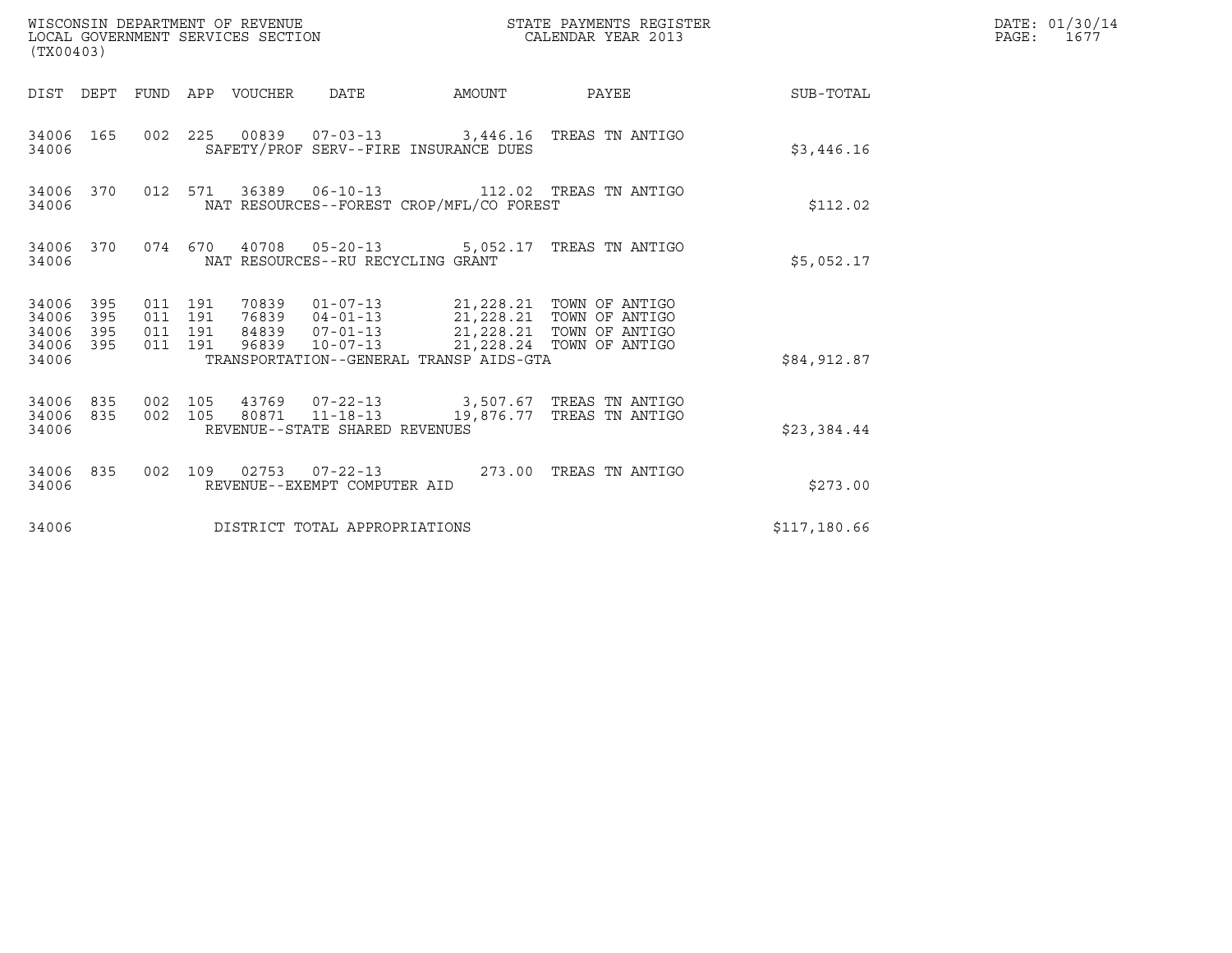| $\tt WISCONSIM DEPARTMENT OF REVENUE$ $\tt WISCONSIM EN THE RAYMENTS REGISTERLOCAL GOVERNMENT SERVICES SECTION CALENDAR YEAR 2013$<br>(TX00403) |           |                                        |                    |  |                                   |                                                                                                                                                                                                                         |                                                                                          |                                                            | DATE: 01/30/14<br>PAGE: 1678 |
|-------------------------------------------------------------------------------------------------------------------------------------------------|-----------|----------------------------------------|--------------------|--|-----------------------------------|-------------------------------------------------------------------------------------------------------------------------------------------------------------------------------------------------------------------------|------------------------------------------------------------------------------------------|------------------------------------------------------------|------------------------------|
|                                                                                                                                                 |           |                                        |                    |  |                                   |                                                                                                                                                                                                                         |                                                                                          | DIST DEPT FUND APP VOUCHER DATE AMOUNT PAYEE THE SUB-TOTAL |                              |
| 34008 165<br>34008                                                                                                                              |           | 002 225                                |                    |  |                                   | 00840  07-03-13  5,624.48 TREAS TN ELCHO<br>SAFETY/PROF SERV--FIRE INSURANCE DUES                                                                                                                                       |                                                                                          | \$5,624.48                                                 |                              |
| 34008                                                                                                                                           |           | 34008 370 000 001<br>34008 370 000 001 |                    |  |                                   | 01DNR  03-13-13  773.16 TREAS TOWN  04DNR  10-23-13  772.45 TOWN ELCHO<br>NAT RESOURCES-SEVERANCE/YIELD/WITHDRAWAL                                                                                                      | 773.16 TREAS TOWN ELCHO                                                                  | \$1,545.61                                                 |                              |
| 34008                                                                                                                                           | 34008 370 | 34008 370 012 571                      | 012 571            |  |                                   | NAT RESOURCES--FOREST CROP/MFL/CO FOREST                                                                                                                                                                                | $36390$ $06-10-13$ $4,349.47$ TREAS TN ELCHO<br>36390 $06-10-13$ 1,459.45 TREAS TN ELCHO | \$5,808.92                                                 |                              |
| 34008 370<br>34008                                                                                                                              |           | 34008 370 012 579<br>012 579           |                    |  |                                   | NAT RESOURCES--AIDS IN LIEU OF TAXES                                                                                                                                                                                    |                                                                                          | \$503.15                                                   |                              |
|                                                                                                                                                 | 34008     |                                        |                    |  | NAT RESOURCES--RU RECYCLING GRANT | 34008 370 074 670 40709 05-20-13 4,090.82 TREAS TN ELCHO                                                                                                                                                                |                                                                                          | \$4.090.82                                                 |                              |
| 34008 395<br>34008 395<br>34008 395<br>34008                                                                                                    | 34008 395 | 011 191<br>011 191                     | 011 191<br>011 191 |  |                                   | 70840  01-07-13  41,916.60 TOWN OF ELCHO<br>76840  04-01-13  41,916.60 TOWN OF ELCHO<br>84840  07-01-13  41,916.60 TOWN OF ELCHO<br>96840  10-07-13  41,916.60 TOWN OF ELCHO<br>TRANSPORTATION--GENERAL TRANSP AIDS-GTA |                                                                                          | \$167,666.40                                               |                              |
| 34008 435<br>34008                                                                                                                              |           |                                        |                    |  |                                   | 005 162 01HSD 09-03-13 4,516.03 TOWN ELCHO<br>HS--AMBULANCE FUNDING ASSISTANCE GRANTS                                                                                                                                   |                                                                                          | \$4,516.03                                                 |                              |
| 34008                                                                                                                                           | 34008 835 | 34008 835 002 105                      | 002 105            |  | REVENUE--STATE SHARED REVENUES    | 43770  07-22-13  3,374.64 TREAS TN ELCHO<br>80872  11-18-13  19,122.96 TREAS TN ELCHO                                                                                                                                   |                                                                                          | \$22,497.60                                                |                              |
| 34008                                                                                                                                           | 34008 835 |                                        |                    |  | REVENUE--EXEMPT COMPUTER AID      | 002 109 02754 07-22-13 114.00 TREAS TN ELCHO                                                                                                                                                                            |                                                                                          | \$114.00                                                   |                              |
| 34008                                                                                                                                           |           |                                        |                    |  | DISTRICT TOTAL APPROPRIATIONS     |                                                                                                                                                                                                                         |                                                                                          | \$212,367.01                                               |                              |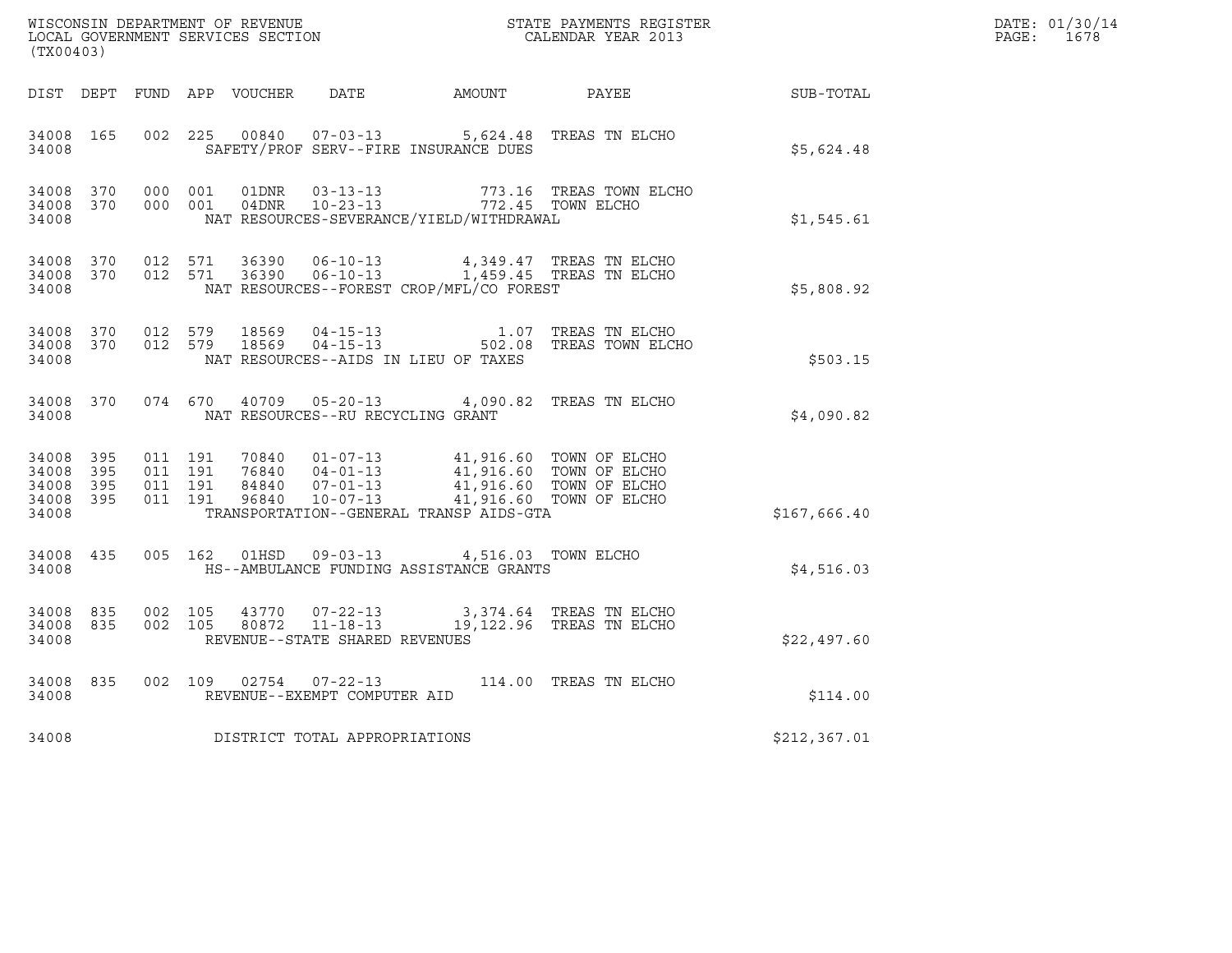| (TX00403)                                 |                          |         |         |       |                                  |                                              |                                                                                                                                                                                                                |                  | DATE: 01/30/14<br>PAGE: 1679 |
|-------------------------------------------|--------------------------|---------|---------|-------|----------------------------------|----------------------------------------------|----------------------------------------------------------------------------------------------------------------------------------------------------------------------------------------------------------------|------------------|------------------------------|
|                                           |                          |         |         |       |                                  | DIST DEPT FUND APP VOUCHER DATE AMOUNT PAYEE |                                                                                                                                                                                                                | <b>SUB-TOTAL</b> |                              |
| 34010 165<br>34010                        |                          |         |         |       |                                  | SAFETY/PROF SERV--FIRE INSURANCE DUES        | 002  225  00841  07-03-13  932.77  TREAS TN EVERGREEN                                                                                                                                                          | \$932.77         |                              |
| 34010                                     | 34010 370                |         |         |       | 000 001 02DNR 07-03-13           | NAT RESOURCES-SEVERANCE/YIELD/WITHDRAWAL     | 768.70 TREAS TOWN EVERGREEN                                                                                                                                                                                    | \$768.70         |                              |
| 34010 370                                 | 34010 370                | 002 503 | 002 503 | 15831 |                                  |                                              | 02-06-13 3,244.80 TREAS TN EVERGREEN<br>15831 02-06-13 99.61 TREAS TN EVERGREEN<br>TOWN SHARE 220.82                                                                                                           |                  |                              |
| 34010                                     |                          |         |         |       |                                  | NAT RESOURCES--AIDS IN LIEU OF TAXES         |                                                                                                                                                                                                                | \$3,344.41       |                              |
| 34010 370<br>34010                        |                          |         | 012 571 |       | 34010 370 012 571 36391 06-10-13 | NAT RESOURCES--FOREST CROP/MFL/CO FOREST     | 2,052.18 TREAS TN EVERGREEN<br>36391   06-10-13   699.19   TREAS TN EVERGREEN                                                                                                                                  | \$2,751.37       |                              |
| 34010                                     |                          |         |         |       |                                  | NAT RESOURCES--AIDS IN LIEU OF TAXES         | $\begin{array}{cccccc} 34010 & 370 & 012 & 579 & 18570 & 04-15-13 & & 290.97 & \text{TREAS TN EVERGREEN} \\ 34010 & 370 & 012 & 579 & 18570 & 04-15-13 & & 1,149.22 & \text{TREAS TOWN EVERGREEN} \end{array}$ | \$1,440.19       |                              |
| 34010<br>34010<br>34010<br>34010<br>34010 | 395<br>395<br>395<br>395 |         |         |       |                                  | TRANSPORTATION--GENERAL TRANSP AIDS-GTA      |                                                                                                                                                                                                                | \$53,037.45      |                              |
|                                           |                          |         |         |       |                                  |                                              |                                                                                                                                                                                                                |                  |                              |
| 34010 835<br>34010                        | 34010 835                | 002 105 | 002 105 |       | REVENUE--STATE SHARED REVENUES   |                                              | 43771  07-22-13  4,105.42  TREAS TN EVERGREEN<br>80873  11-18-13  23,264.05  TREAS TN EVERGREEN                                                                                                                | \$27,369.47      |                              |
| 34010                                     | 34010 835                |         |         |       | REVENUE--EXEMPT COMPUTER AID     |                                              | 002 109 02755 07-22-13 1.00 TREAS TN EVERGREEN                                                                                                                                                                 | \$1.00           |                              |
| 34010                                     |                          |         |         |       | DISTRICT TOTAL APPROPRIATIONS    |                                              |                                                                                                                                                                                                                | \$89,645.36      |                              |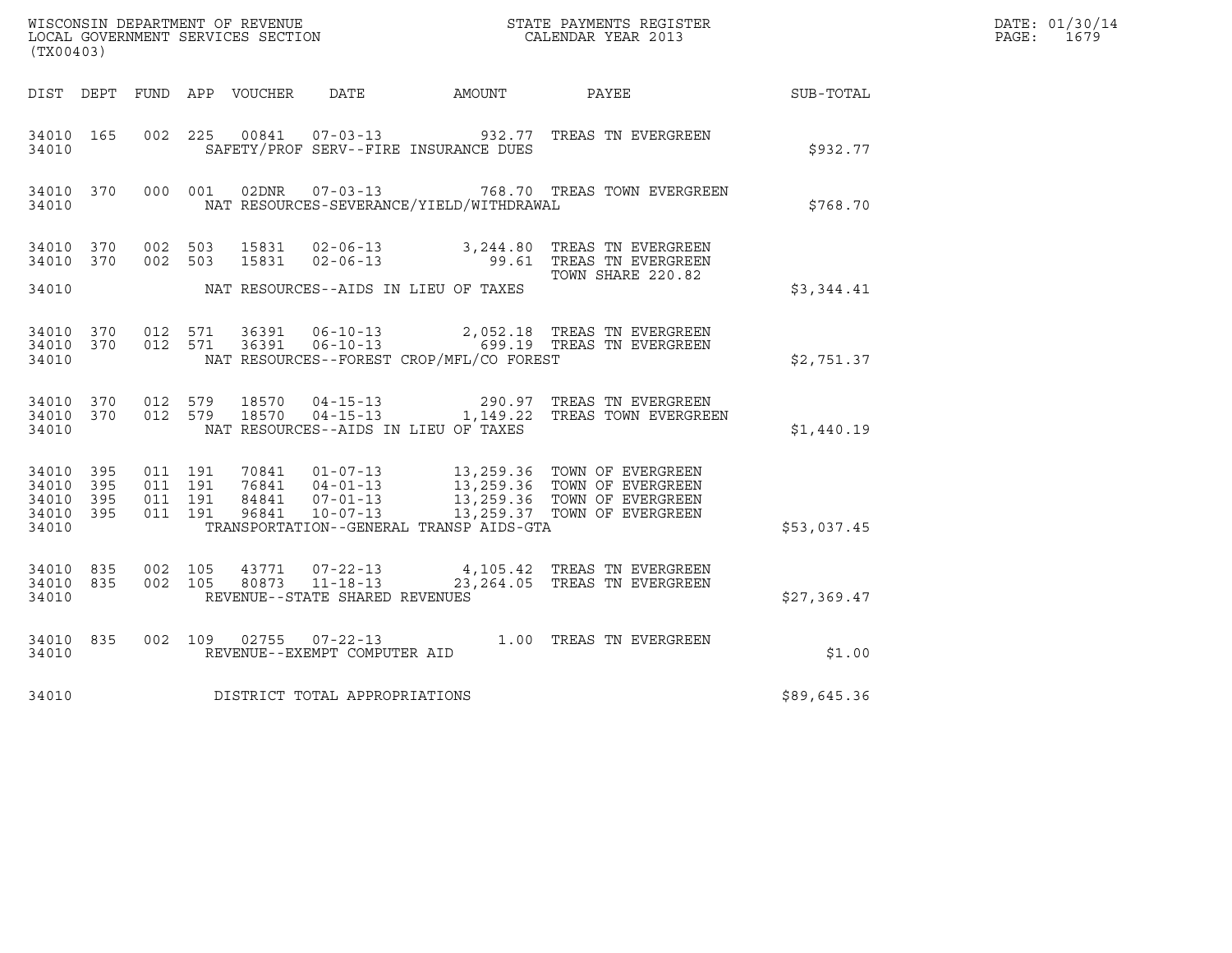| WISCONSIN DEPARTMENT OF REVENUE   | STATE PAYMENTS REGISTER | DATE: 01/30/14 |
|-----------------------------------|-------------------------|----------------|
| LOCAL GOVERNMENT SERVICES SECTION | CALENDAR YEAR 2013      | 1680<br>PAGE : |

| WISCONSIN DEPARTMENT OF REVENUE<br>LOCAL GOVERNMENT SERVICES SECTION THE STATE PAYMENTS REGISTER<br>(TWOOACO)<br>(TX00403) |           |                    |  |  |                                                        |                                             |                                                                                                                                                                                                                                                                                             |             | DATE: 01/30/14<br>PAGE: 1680 |
|----------------------------------------------------------------------------------------------------------------------------|-----------|--------------------|--|--|--------------------------------------------------------|---------------------------------------------|---------------------------------------------------------------------------------------------------------------------------------------------------------------------------------------------------------------------------------------------------------------------------------------------|-------------|------------------------------|
|                                                                                                                            |           |                    |  |  |                                                        |                                             | DIST DEPT FUND APP VOUCHER DATE AMOUNT PAYEE PAYEE SUB-TOTAL                                                                                                                                                                                                                                |             |                              |
|                                                                                                                            |           |                    |  |  |                                                        | 34012 SAFETY/PROF SERV--FIRE INSURANCE DUES | 34012 165 002 225 00842 07-03-13 1,826.61 TREAS TN LANGLADE                                                                                                                                                                                                                                 | \$1,826.61  |                              |
| 34012 370<br>34012 370<br>34012 370<br>34012 370<br>34012                                                                  |           |                    |  |  |                                                        | NAT RESOURCES-SEVERANCE/YIELD/WITHDRAWAL    |                                                                                                                                                                                                                                                                                             | \$16,021.75 |                              |
|                                                                                                                            | 34012 370 |                    |  |  |                                                        | 34012 NAT RESOURCES--AIDS IN LIEU OF TAXES  | 34012 370 002 503 15832 02-06-13 11,179.07 TREAS TN LANGLADE<br>002 503 15832 02-06-13 2,194.63 TREAS TN LANGLADE<br><b>TOWN SHARE 1009.65</b>                                                                                                                                              | \$13,373.70 |                              |
|                                                                                                                            |           |                    |  |  |                                                        |                                             | $34012$ 370 012 571 36392 06-10-13 5,598.43 TREAS TN LANGLADE<br>34012 370 012 571 36392 06-10-13 1,166.75 TREAS TN LANGLADE<br>34012 NAT RESOURCES--FOREST CROP/MFL/CO FOREST                                                                                                              | \$6,765.18  |                              |
| 34012                                                                                                                      |           |                    |  |  |                                                        | NAT RESOURCES--AIDS IN LIEU OF TAXES        | $\begin{array}{cccccc} 34012 & 370 & 012 & 579 & 18571 & 04-15-13 & & & & 80.20 & \text{TREAS TN LANGLADE} \\ 34012 & 370 & 012 & 579 & 18571 & 04-15-13 & & & 1,784.26 & \text{TREAS TOWN LANGLADE} \end{array}$                                                                           | \$1,864.46  |                              |
|                                                                                                                            |           |                    |  |  | 34012 NAT RESOURCES--RU RECYCLING GRANT                |                                             | 34012 370 074 670 40710 05-20-13 1,640.29 TREAS TN LANGLADE                                                                                                                                                                                                                                 | \$1,640.29  |                              |
| 34012 395<br>34012 395<br>34012 395<br>34012 395<br>34012                                                                  |           |                    |  |  |                                                        | TRANSPORTATION--GENERAL TRANSP AIDS-GTA     | $\begin{tabular}{cccccc} 011 & 191 & 70842 & 01-07-13 & 12,130.41 & TOWN OF LANGLE \\ 011 & 191 & 76842 & 04-01-13 & 12,130.41 & TOWN OF LANGLE \\ 011 & 191 & 84842 & 07-01-13 & 12,130.41 & TOWN OF LANGLE \\ 011 & 191 & 96842 & 10-07-13 & 12,130.41 & TOWN OF LANGLE \\ \end{tabular}$ | \$48,521.64 |                              |
| 34012 835<br>34012 835<br>34012                                                                                            |           | 002 105<br>002 105 |  |  | REVENUE--STATE SHARED REVENUES                         |                                             | 43772   07-22-13   1,018.63   TREAS TN LANGLADE<br>80874   11-18-13   5,772.21   TREAS TN LANGLADE                                                                                                                                                                                          | \$6,790.84  |                              |
| 34012 835<br>34012                                                                                                         |           |                    |  |  | 002 109 02756 07-22-13<br>REVENUE--EXEMPT COMPUTER AID |                                             | 25.00 TREAS TN LANGLADE                                                                                                                                                                                                                                                                     | \$25.00     |                              |
| 34012                                                                                                                      |           |                    |  |  | DISTRICT TOTAL APPROPRIATIONS                          |                                             |                                                                                                                                                                                                                                                                                             | \$96,829.47 |                              |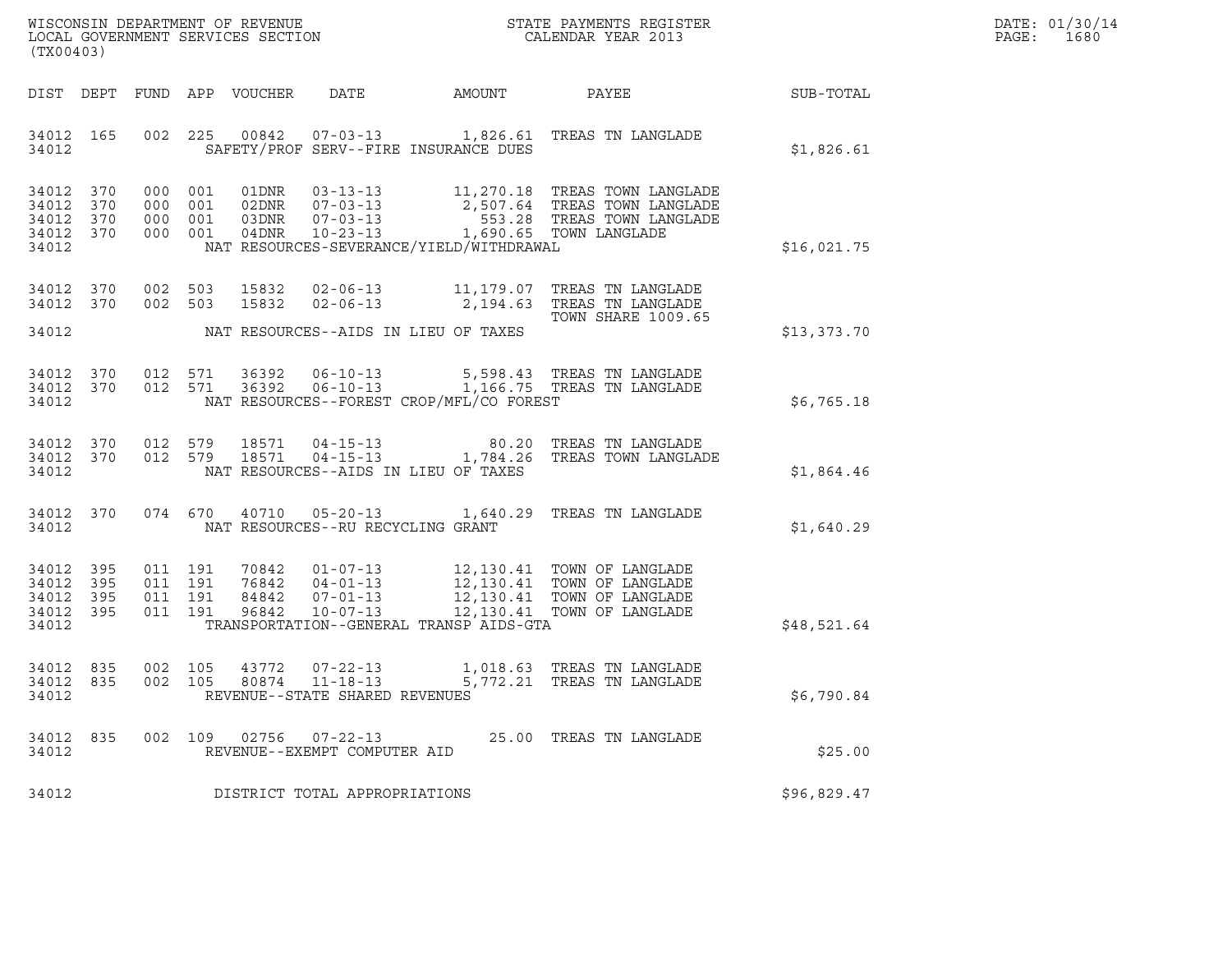|       | DATE: 01/30/14 |
|-------|----------------|
| PAGE: | 1681           |

| (TX00403)                                                 | WISCONSIN DEPARTMENT OF REVENUE<br>LOCAL GOVERNMENT SERVICES SECTION<br>CALENDAR YEAR 2013                                                                                                                                                             | DATE: 01/30/14<br>PAGE: 1681 |  |
|-----------------------------------------------------------|--------------------------------------------------------------------------------------------------------------------------------------------------------------------------------------------------------------------------------------------------------|------------------------------|--|
|                                                           | DIST DEPT FUND APP VOUCHER DATE AMOUNT PAYEE THE SUB-TOTAL                                                                                                                                                                                             |                              |  |
| 34014 165<br>34014                                        | 002 225 00843 07-03-13 2,308.56 TREAS TN NEVA<br>SAFETY/PROF SERV--FIRE INSURANCE DUES                                                                                                                                                                 | \$2,308.56                   |  |
| 34014 370<br>34014 370<br>34014 370<br>34014              | 000 001 01DNR 03-13-13 465.45 TREAS TOWN NEVA<br>000 001 02DNR 07-03-13 1,750.77 TREAS TOWN NEVA<br>000 001 04DNR 10-23-13 1,916.56 TOWN NEVA<br>NAT RESOURCES-SEVERANCE/YIELD/WITHDRAWAL                                                              | \$4,132.78                   |  |
| 34014                                                     | $\begin{array}{cccccccc} 34014 & 370 & 012 & 571 & 36393 & 06-10-13 & & & 805.81 & \text{TREAS TN NEVA} \\ 34014 & 370 & 012 & 571 & 36393 & 06-10-13 & & & 262.70 & \text{TREAS TN NEVA} \end{array}$<br>NAT RESOURCES--FOREST CROP/MFL/CO FOREST     | \$1,068.51                   |  |
| 34014 370<br>34014 370<br>34014 370<br>34014              | 012 579 18572 04-15-13 38.54 TREAS TN NEVA<br>012 579 18572 04-15-13 12.50 TREAS TOWN NEVA<br>012 579 18572 04-15-13 253.38 TREAS TOWN NEVA<br>NAT RESOURCES--AIDS IN LIEU OF TAXES                                                                    | \$304.42                     |  |
| 34014 370<br>34014                                        | 074 670 40711 05-20-13 3,221.71 TREAS TN NEVA<br>NAT RESOURCES--RU RECYCLING GRANT                                                                                                                                                                     | \$3,221.71                   |  |
| 34014 395<br>34014 395<br>34014 395<br>34014 395<br>34014 | 011 191 70843 01-07-13 16,120.95 TOWN OF NEVA<br>011 191 76843 04-01-13 16,120.95 TOWN OF NEVA<br>011 191 84843 07-01-13 16,120.95 TOWN OF NEVA<br>011 191 96843 10-07-13 16,120.97 TOWN OF NEVA<br>011 191<br>TRANSPORTATION--GENERAL TRANSP AIDS-GTA | \$64,483.82                  |  |
| 34014 835<br>34014 835<br>34014                           | $\begin{array}{cccc} 002 & 105 & 43773 & 07-22-13 & 3,860.85 & \text{TREAS TN NEVA} \\ 002 & 105 & 80875 & 11-18-13 & 21,878.15 & \text{TREAS TN NEVA} \end{array}$<br>REVENUE--STATE SHARED REVENUES                                                  | \$25,739.00                  |  |
| 34014 835<br>34014                                        | 002 109 02757 07-22-13 1.00 TREAS TN NEVA<br>REVENUE--EXEMPT COMPUTER AID                                                                                                                                                                              | \$1.00                       |  |
|                                                           | 34014 DISTRICT TOTAL APPROPRIATIONS                                                                                                                                                                                                                    | \$101,259.80                 |  |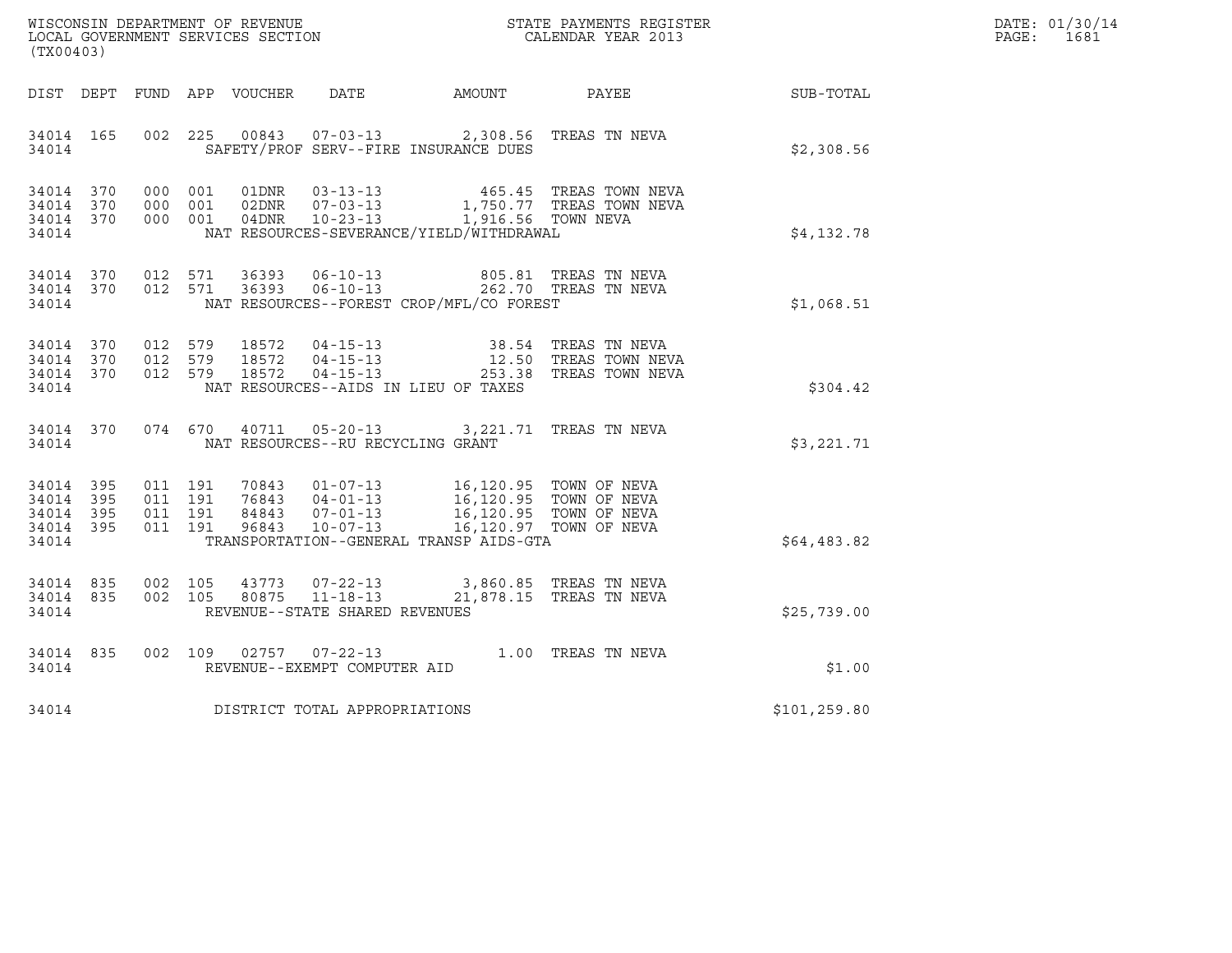| WISCONSIN DEPARTMENT OF REVENUE   | STATE PAYMENTS REGISTER | DATE: 01/30/14 |
|-----------------------------------|-------------------------|----------------|
| LOCAL GOVERNMENT SERVICES SECTION | CALENDAR YEAR 2013      | 1682<br>PAGE : |

| (TX00403)                                 |                          |                          |                          |                                  |                                                                                                                 |                      |                                                                                                        |              |
|-------------------------------------------|--------------------------|--------------------------|--------------------------|----------------------------------|-----------------------------------------------------------------------------------------------------------------|----------------------|--------------------------------------------------------------------------------------------------------|--------------|
| DIST                                      | DEPT                     | FUND                     | APP                      | VOUCHER                          | <b>DATE</b>                                                                                                     | <b>AMOUNT</b>        | PAYEE                                                                                                  | SUB-TOTAL    |
| 34016<br>34016                            | 165                      | 002                      | 225                      | 00844                            | $07 - 03 - 13$<br>SAFETY/PROF SERV--FIRE INSURANCE DUES                                                         | 2,233.58             | TREAS TN NORWOOD                                                                                       | \$2,233.58   |
| 34016<br>34016<br>34016<br>34016          | 370<br>370<br>370        | 000<br>000<br>000        | 001<br>001<br>001        | 01DNR<br>02DNR<br>04DNR          | $03 - 13 - 13$<br>$07 - 03 - 13$<br>$10 - 23 - 13$<br>NAT RESOURCES-SEVERANCE/YIELD/WITHDRAWAL                  | 248.93<br>2,469.54   | 1,075.18 TREAS TOWN NORWOOD<br>TREAS TOWN NORWOOD<br>TOWN NORWOOD                                      | \$3,793.65   |
| 34016<br>34016                            | 370<br>370               | 002<br>002               | 503<br>503               | 16218<br>16218                   | $02 - 21 - 13$<br>$02 - 21 - 13$                                                                                | 4,630.03<br>3,427.67 | TREAS TN NORWOOD<br>TREAS TN NORWOOD<br>TOWN SHARE 803.42                                              |              |
| 34016                                     |                          |                          |                          |                                  | NAT RESOURCES--AIDS IN LIEU OF TAXES                                                                            |                      |                                                                                                        | \$8,057.70   |
| 34016<br>34016                            | 370                      | 012                      | 571                      | 36394                            | $06 - 10 - 13$<br>NAT RESOURCES--FOREST CROP/MFL/CO FOREST                                                      |                      | 730.95 TREAS TN NORWOOD                                                                                | \$730.95     |
| 34016<br>34016<br>34016                   | 370<br>370               | 012<br>012               | 579<br>579               | 18573<br>18573                   | $04 - 15 - 13$<br>$04 - 15 - 13$<br>NAT RESOURCES--AIDS IN LIEU OF TAXES                                        | 52.24<br>89.93       | TREAS TN NORWOOD<br>TREAS TOWN NORWOOD                                                                 | \$142.17     |
| 34016<br>34016                            | 370                      | 074                      | 670                      | 40712                            | $05 - 20 - 13$ 1,596.00<br>NAT RESOURCES--RU RECYCLING GRANT                                                    |                      | TREAS TN NORWOOD                                                                                       | \$1,596.00   |
| 34016<br>34016<br>34016<br>34016<br>34016 | 395<br>395<br>395<br>395 | 011<br>011<br>011<br>011 | 191<br>191<br>191<br>191 | 70844<br>76844<br>84844<br>96844 | $01 - 07 - 13$<br>$04 - 01 - 13$<br>$07 - 01 - 13$<br>$10 - 07 - 13$<br>TRANSPORTATION--GENERAL TRANSP AIDS-GTA | 22,678.37            | 22,678.36 TOWN OF NORWOOD<br>22,678.36 TOWN OF NORWOOD<br>22,678.36 TOWN OF NORWOOD<br>TOWN OF NORWOOD | \$90,713.45  |
| 34016<br>34016<br>34016                   | 835<br>835               | 002<br>002               | 105<br>105               | 43774<br>80876                   | $07 - 22 - 13$<br>$11 - 18 - 13$<br>REVENUE--STATE SHARED REVENUES                                              | 31,268.96            | 5,518.05 TREAS TN NORWOOD<br>TREAS TN NORWOOD                                                          | \$36,787.01  |
| 34016<br>34016                            | 835                      | 002                      | 109                      | 02758                            | $07 - 22 - 13$<br>REVENUE--EXEMPT COMPUTER AID                                                                  |                      | 5.00 TREAS TN NORWOOD                                                                                  | \$5.00       |
| 34016                                     |                          |                          |                          |                                  | DISTRICT TOTAL APPROPRIATIONS                                                                                   |                      |                                                                                                        | \$144,059.51 |
|                                           |                          |                          |                          |                                  |                                                                                                                 |                      |                                                                                                        |              |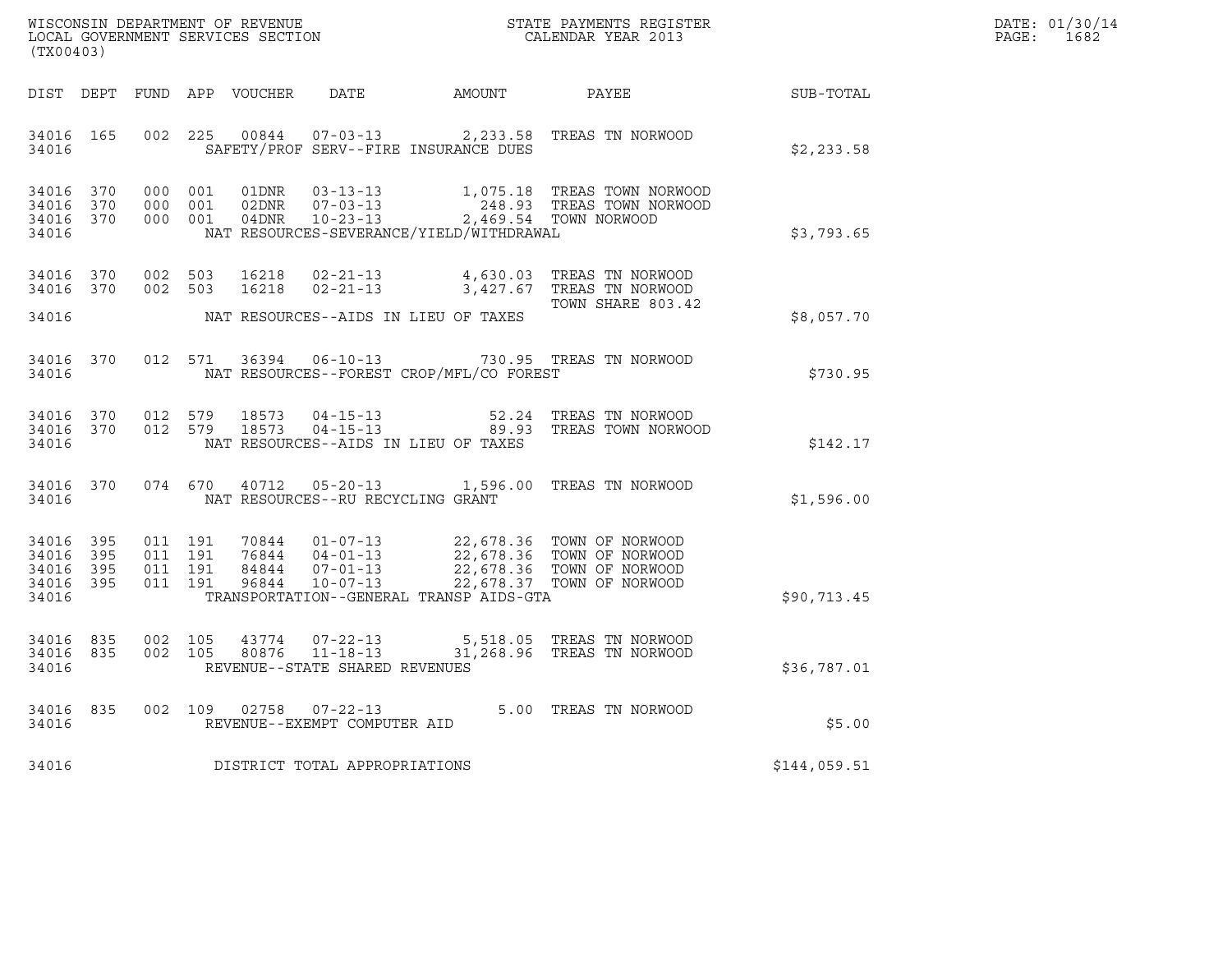| WISCONSIN DEPARTMENT OF REVENUE<br>STATE PAYMENTS REGISTER<br>LOCAL GOVERNMENT SERVICES SECTION<br>CALENDAR YEAR 2013<br>(TX00403) |                          |                                          |  |                            |                                |                                                              |                                                                                                                                                                    |              | DATE: 01/30/14<br>PAGE:<br>1683 |
|------------------------------------------------------------------------------------------------------------------------------------|--------------------------|------------------------------------------|--|----------------------------|--------------------------------|--------------------------------------------------------------|--------------------------------------------------------------------------------------------------------------------------------------------------------------------|--------------|---------------------------------|
|                                                                                                                                    |                          |                                          |  | DIST DEPT FUND APP VOUCHER | DATE                           | AMOUNT                                                       | PAYEE                                                                                                                                                              | SUB-TOTAL    |                                 |
| 34018 165<br>34018                                                                                                                 |                          |                                          |  |                            |                                | SAFETY/PROF SERV--FIRE INSURANCE DUES                        | 002  225  00845  07-03-13  350.08  TREAS TN PARRISH                                                                                                                | \$350.08     |                                 |
| 34018 370 012 571<br>34018<br>34018                                                                                                | 370                      | 012 571                                  |  |                            |                                | NAT RESOURCES--FOREST CROP/MFL/CO FOREST                     | 36395   06-10-13   5,435.23   TREAS   TN PARRISH<br>36395   06-10-13   329.84   TREAS TN PARRISH                                                                   | \$5,765.07   |                                 |
| 34018<br>34018<br>34018                                                                                                            | 370<br>370               | 012 579<br>012 579                       |  | 18574                      |                                | $04 - 15 - 13$ 47.13<br>NAT RESOURCES--AIDS IN LIEU OF TAXES | 18574  04-15-13  85.56  TREAS TN PARRISH<br>TREAS TOWN PARRISH                                                                                                     | \$132.69     |                                 |
| 34018<br>34018<br>34018<br>34018<br>34018                                                                                          | 395<br>395<br>395<br>395 | 011 191<br>011 191<br>011 191<br>011 191 |  | 96845                      | $10 - 07 - 13$                 | TRANSPORTATION--GENERAL TRANSP AIDS-GTA                      | 70845  01-07-13  5,620.63  TOWN OF PARRISH<br>76845  04-01-13  5,620.63  TOWN OF PARRISH<br>84845  07-01-13  5,620.63  TOWN OF PARRISH<br>5,620.65 TOWN OF PARRISH | \$22,482.54  |                                 |
| 34018<br>34018 835<br>34018                                                                                                        | 835                      | 002 105<br>002 105                       |  |                            | REVENUE--STATE SHARED REVENUES |                                                              | 43775  07-22-13  224.20  TREAS TN PARRISH<br>80877  11-18-13  1,270.47  TREAS TN PARRISH                                                                           | \$1,494.67   |                                 |
| 34018                                                                                                                              |                          |                                          |  |                            | DISTRICT TOTAL APPROPRIATIONS  |                                                              |                                                                                                                                                                    | \$30, 225.05 |                                 |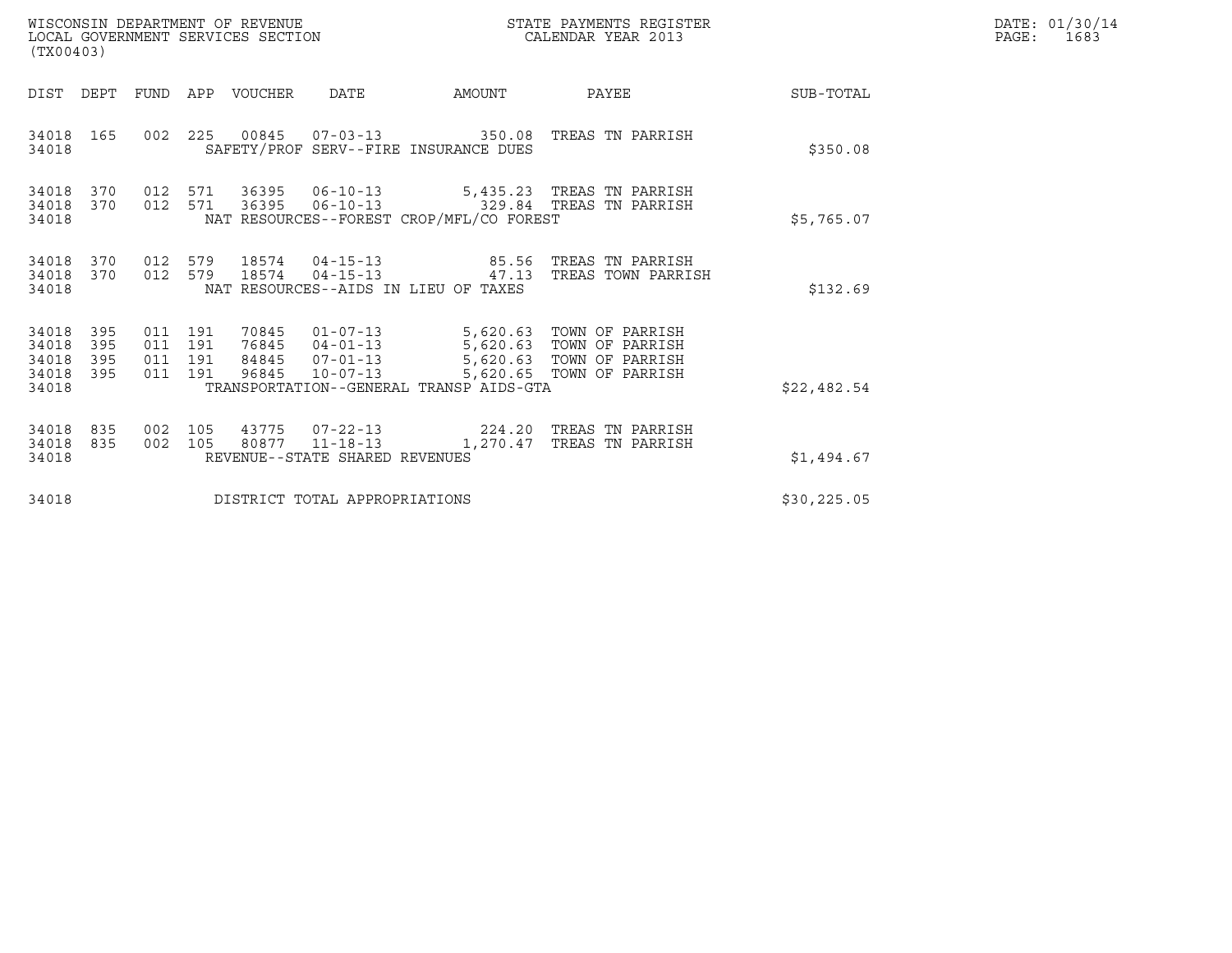| (TX00403)          |  |                                                                                                                                                                                                                                                                                                                                             |             | DATE: 01/30/14<br>PAGE: 1684 |
|--------------------|--|---------------------------------------------------------------------------------------------------------------------------------------------------------------------------------------------------------------------------------------------------------------------------------------------------------------------------------------------|-------------|------------------------------|
|                    |  | DIST DEPT FUND APP VOUCHER DATE AMOUNT PAYEE THE SUB-TOTAL                                                                                                                                                                                                                                                                                  |             |                              |
| 34020 165<br>34020 |  | 002 225 00846 07-03-13 764.52 TREAS TN PECK<br>SAFETY/PROF SERV--FIRE INSURANCE DUES                                                                                                                                                                                                                                                        | \$764.52    |                              |
| 34020              |  | 34020 370 000 001 04DNR 10-23-13 2,333.52 TOWN PECK<br>NAT RESOURCES-SEVERANCE/YIELD/WITHDRAWAL                                                                                                                                                                                                                                             | \$2,333.52  |                              |
| 34020              |  | 34020 370 012 571 36396 06-10-13 1,071.97 TREAS TN PECK<br>NAT RESOURCES--FOREST CROP/MFL/CO FOREST                                                                                                                                                                                                                                         | \$1,071.97  |                              |
| 34020              |  | 34020 370 012 579 18575 04-15-13 40.00 TREAS TOWN PECK<br>NAT RESOURCES--AIDS IN LIEU OF TAXES                                                                                                                                                                                                                                              | \$40.00     |                              |
| 34020              |  | 34020 370 074 670 40713 05-20-13 963.10 TREAS TN PECK<br>NAT RESOURCES--RU RECYCLING GRANT                                                                                                                                                                                                                                                  | \$963.10    |                              |
| 34020              |  | $\begin{array}{cccccccc} 34\,02\,0 & 3\,95 & 011 & 191 & 70\,84\,6 & 01\,07\,071 & 3 & 16\,,723\,.75 & \textrm{TOWN OF PECK} \\ 34\,02\,0 & 3\,95 & 011 & 191 & 76\,84\,6 & 04\,01\,01 & 3 & 16\,,723\,.75 & \textrm{TOWN OF PECK} \\ 34\,02\,0 & 3\,95 & 011 & 191 & 84\,84\,6 & 07\,01\,01 & $<br>TRANSPORTATION--GENERAL TRANSP AIDS-GTA | \$66,895.00 |                              |
| 34020              |  | $\begin{array}{cccc} 34020 & 835 & 002 & 105 & 43776 & 07\text{-}22\text{-}13 & 4,151.04 & \text{TREAS TN PECK} \\ 34020 & 835 & 002 & 105 & 80878 & 11\text{-}18\text{-}13 & 23,522.56 & \text{TREAS TN PECK} \end{array}$<br>REVENUE--STATE SHARED REVENUES                                                                               | \$27,673.60 |                              |
| 34020 835<br>34020 |  | 002 109 02759 07-22-13 1.00 TREAS TN PECK<br>REVENUE--EXEMPT COMPUTER AID                                                                                                                                                                                                                                                                   | \$1.00      |                              |
| 34020              |  | DISTRICT TOTAL APPROPRIATIONS                                                                                                                                                                                                                                                                                                               | \$99,742.71 |                              |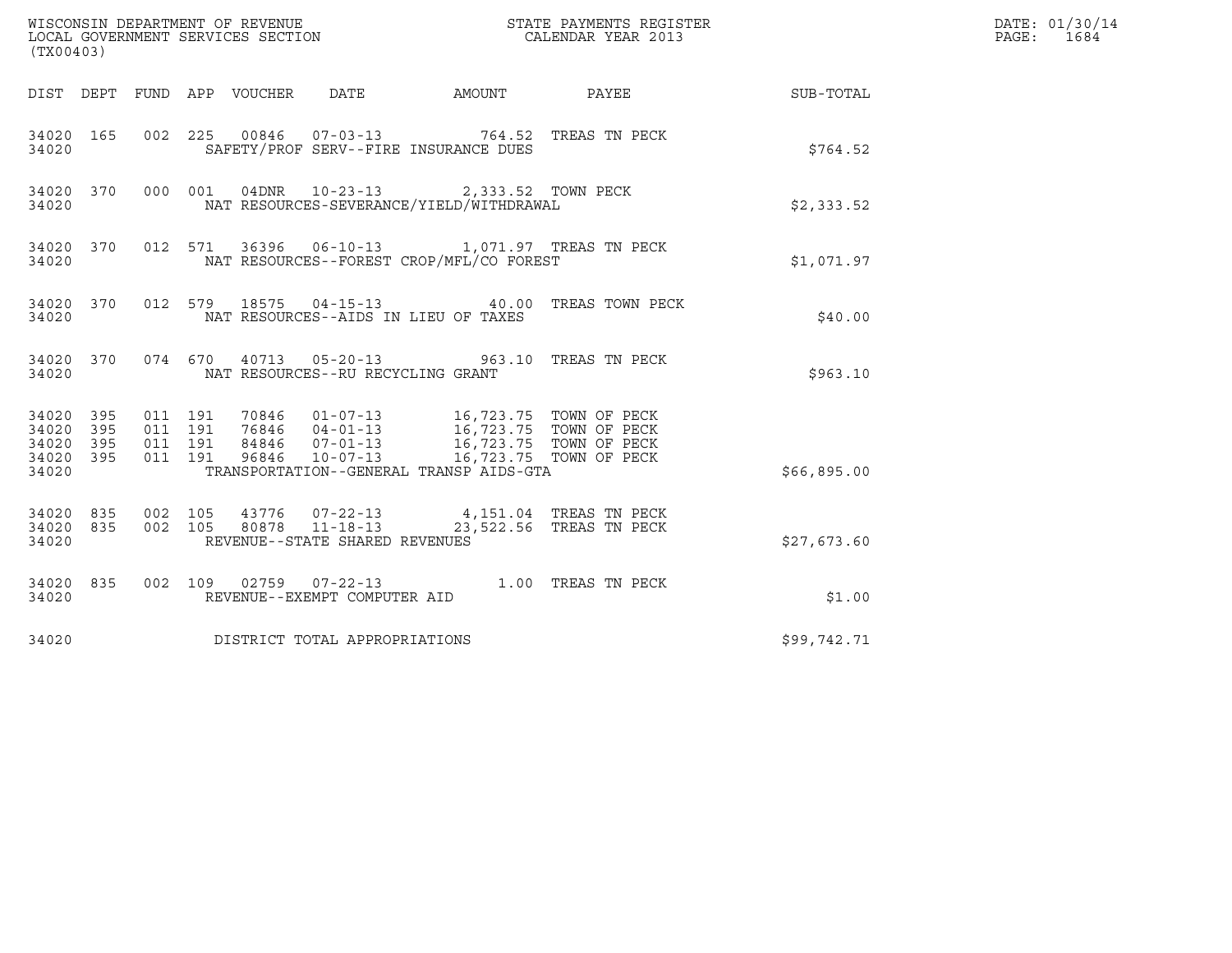| WISCONSIN DEPARTMENT OF REVENUE   | STATE PAYMENTS REGISTER | DATE: 01/30/14 |
|-----------------------------------|-------------------------|----------------|
| LOCAL GOVERNMENT SERVICES SECTION | CALENDAR YEAR 2013      | 1685<br>PAGE:  |

| (TX00403)                                                 |  |  |  |  |                                     |                                                                                                                                                                                                                                                                                                                                                                          |                                                                                                                                                                                    |                                              | DATE: 01/30/14<br>$\mathtt{PAGE}$ :<br>1685 |
|-----------------------------------------------------------|--|--|--|--|-------------------------------------|--------------------------------------------------------------------------------------------------------------------------------------------------------------------------------------------------------------------------------------------------------------------------------------------------------------------------------------------------------------------------|------------------------------------------------------------------------------------------------------------------------------------------------------------------------------------|----------------------------------------------|---------------------------------------------|
| DIST DEPT                                                 |  |  |  |  |                                     |                                                                                                                                                                                                                                                                                                                                                                          |                                                                                                                                                                                    | FUND APP VOUCHER DATE AMOUNT PAYEE SUB-TOTAL |                                             |
| 34022 165<br>34022                                        |  |  |  |  |                                     | SAFETY/PROF SERV--FIRE INSURANCE DUES                                                                                                                                                                                                                                                                                                                                    | 002 225 00847 07-03-13 2,631.01 TREAS TN POLAR                                                                                                                                     | \$2,631.01                                   |                                             |
| 34022 370<br>34022 370<br>34022 370<br>34022              |  |  |  |  |                                     | NAT RESOURCES-SEVERANCE/YIELD/WITHDRAWAL                                                                                                                                                                                                                                                                                                                                 | 000 001 01DNR 03-13-13 1,354.22 TREAS TOWN POLAR<br>000 001 02DNR 07-03-13 4,966.40 TREAS TOWN POLAR<br>000 001 04DNR 10-23-13 1,321.75 TOWN POLAR                                 | \$6,642.37                                   |                                             |
| 34022                                                     |  |  |  |  |                                     | NAT RESOURCES--AIDS IN LIEU OF TAXES                                                                                                                                                                                                                                                                                                                                     | 34022 370 002 503 15833 02-06-13 6,398.55 TREAS TN POLAR<br>TOWN SHARE 702.80                                                                                                      | \$6,398.55                                   |                                             |
| 34022                                                     |  |  |  |  |                                     | NAT RESOURCES--FOREST CROP/MFL/CO FOREST                                                                                                                                                                                                                                                                                                                                 | $\begin{array}{cccccccc} 34022& 370& 012& 571& 36397& 06-10-13& 60.00 & \text{TREAS TN POLAR}\\ 34022& 370& 012& 571& 36397& 06-10-13& 817.67 & \text{TREAS TN POLAR} \end{array}$ | \$877.67                                     |                                             |
| 34022                                                     |  |  |  |  |                                     | NAT RESOURCES--AIDS IN LIEU OF TAXES                                                                                                                                                                                                                                                                                                                                     | $34022$ 370 012 579 18576 04-15-13 84.96 TREAS TN POLAR 34022 370 012 579 18576 04-15-13 225.75 TREAS TOWN POLAR                                                                   | \$310.71                                     |                                             |
| 34022                                                     |  |  |  |  |                                     | NAT RESOURCES--RU RECYCLING GRANT                                                                                                                                                                                                                                                                                                                                        | 34022 370 074 670 40714 05-20-13 3,344.73 TREAS TN POLAR                                                                                                                           | \$3,344.73                                   |                                             |
| 34022 395<br>34022 395<br>34022 395<br>34022 395<br>34022 |  |  |  |  |                                     | $\begin{array}{cccccc} 011 & 191 & 70847 & 01-07-13 & 26,330.18 & \text{TOWN OF POLAR} \\ 011 & 191 & 76847 & 04-01-13 & 26,330.18 & \text{TOWN OF POLAR} \\ 011 & 191 & 84847 & 07-01-13 & 26,330.18 & \text{TOWN OF POLAR} \\ 011 & 191 & 96847 & 10-07-13 & 26,330.21 & \text{TOWN OF POLAR} \\ 011 & 191 & 96847 & 10-07$<br>TRANSPORTATION--GENERAL TRANSP AIDS-GTA |                                                                                                                                                                                    | \$105, 320.75                                |                                             |
| 34022 835<br>34022 835<br>34022                           |  |  |  |  | REVENUE--STATE SHARED REVENUES      |                                                                                                                                                                                                                                                                                                                                                                          | 002 105 43777 07-22-13 4,184.87 TREAS TN POLAR<br>002 105 80879 11-18-13 23,417.03 TREAS TN POLAR                                                                                  | \$27,601.90                                  |                                             |
|                                                           |  |  |  |  | 34022 REVENUE--EXEMPT COMPUTER AID  |                                                                                                                                                                                                                                                                                                                                                                          | 34022 835 002 109 02760 07-22-13 12.00 TREAS TN POLAR                                                                                                                              | \$12.00                                      |                                             |
|                                                           |  |  |  |  | 34022 DISTRICT TOTAL APPROPRIATIONS |                                                                                                                                                                                                                                                                                                                                                                          |                                                                                                                                                                                    | \$153,139.69                                 |                                             |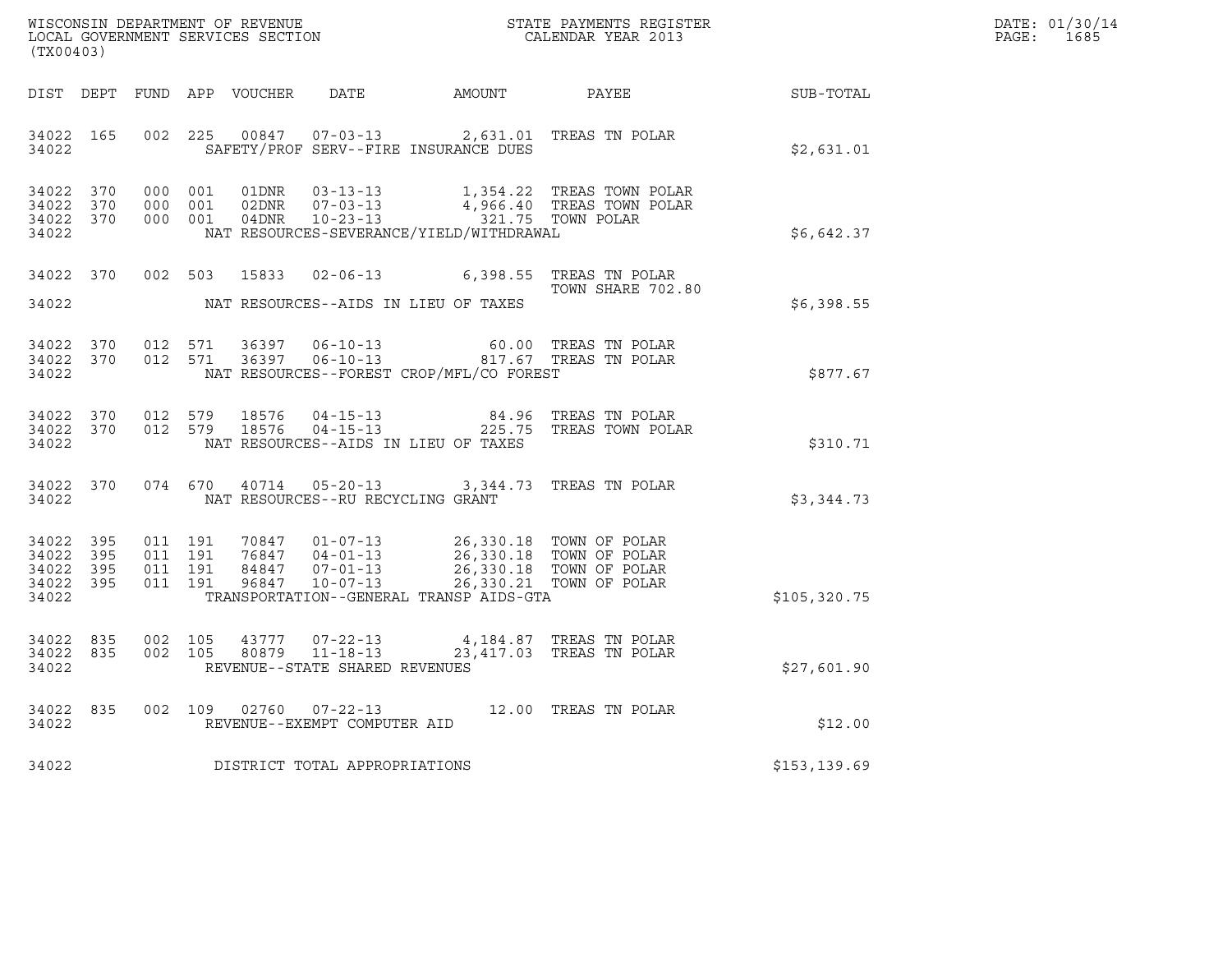| (TX00403)                                                          |                                          |                                 |                                      |                                          | $\tt WISCONSIM DEPARTMENT OF REVENUE$ $\tt WISCONMIN S REGISTER$ $\tt LOCAL BONERNMENT$ $SERVICES$ $SECTION$                                                                     |             | DATE: 01/30/14<br>PAGE: 1686 |
|--------------------------------------------------------------------|------------------------------------------|---------------------------------|--------------------------------------|------------------------------------------|----------------------------------------------------------------------------------------------------------------------------------------------------------------------------------|-------------|------------------------------|
|                                                                    |                                          | DIST DEPT FUND APP VOUCHER DATE |                                      |                                          | AMOUNT PAYEE                                                                                                                                                                     | SUB-TOTAL   |                              |
| 34024 165<br>34024                                                 |                                          |                                 |                                      | SAFETY/PROF SERV--FIRE INSURANCE DUES    | 002  225  00848  07-03-13  593.15  TREAS TN PRICE                                                                                                                                | \$593.15    |                              |
| 34024                                                              |                                          |                                 |                                      | NAT RESOURCES-SEVERANCE/YIELD/WITHDRAWAL | 34024 370 000 001 01DNR 03-13-13 297.35 TREAS TOWN PRICE                                                                                                                         | \$297.35    |                              |
| 34024                                                              |                                          |                                 |                                      | NAT RESOURCES--FOREST CROP/MFL/CO FOREST | $34024$ 370 012 571 36398 06-10-13 2,475.99 TREAS TN PRICE<br>34024 370 012 571 36398 06-10-13 1,145.66 TREAS TN PRICE                                                           | \$3,621.65  |                              |
| 34024 370<br>34024                                                 |                                          |                                 | NAT RESOURCES--AIDS IN LIEU OF TAXES |                                          | 012 579 18577 04-15-13 251.00 TREAS TOWN PRICE                                                                                                                                   | \$251.00    |                              |
| 34024 370<br>34024                                                 |                                          |                                 | NAT RESOURCES--RU RECYCLING GRANT    |                                          | 074 670 40715 05-20-13 652.83 TREAS TN PRICE                                                                                                                                     | \$652.83    |                              |
| 34024 395<br>395<br>34024<br>395<br>34024<br>395<br>34024<br>34024 | 011 191<br>011 191<br>011 191<br>011 191 |                                 |                                      | TRANSPORTATION--GENERAL TRANSP AIDS-GTA  | 70848  01-07-13  14,844.75  TOWN OF PRICE<br>76848  04-01-13  14,844.75  TOWN OF PRICE<br>84848  07-01-13  14,844.75  TOWN OF PRICE<br>96848  10-07-13  14,844.77  TOWN OF PRICE | \$59,379.02 |                              |
| 34024 395<br>34024                                                 |                                          |                                 |                                      | TRANSPORTATION--LRIP/TRIP/MSIP GRANTS    | 011  278  88349  09-20-13  8,079.18  TREAS TN PRICE                                                                                                                              | \$8,079.18  |                              |
| 34024 835<br>34024 835<br>34024                                    |                                          |                                 | REVENUE--STATE SHARED REVENUES       |                                          | 002 105 43778 07-22-13 2,200.80 TREAS TN PRICE<br>002 105 80880 11-18-13 12,471.19 TREAS TN PRICE                                                                                | \$14,671.99 |                              |
| 34024                                                              |                                          | DISTRICT TOTAL APPROPRIATIONS   |                                      |                                          |                                                                                                                                                                                  | \$87,546.17 |                              |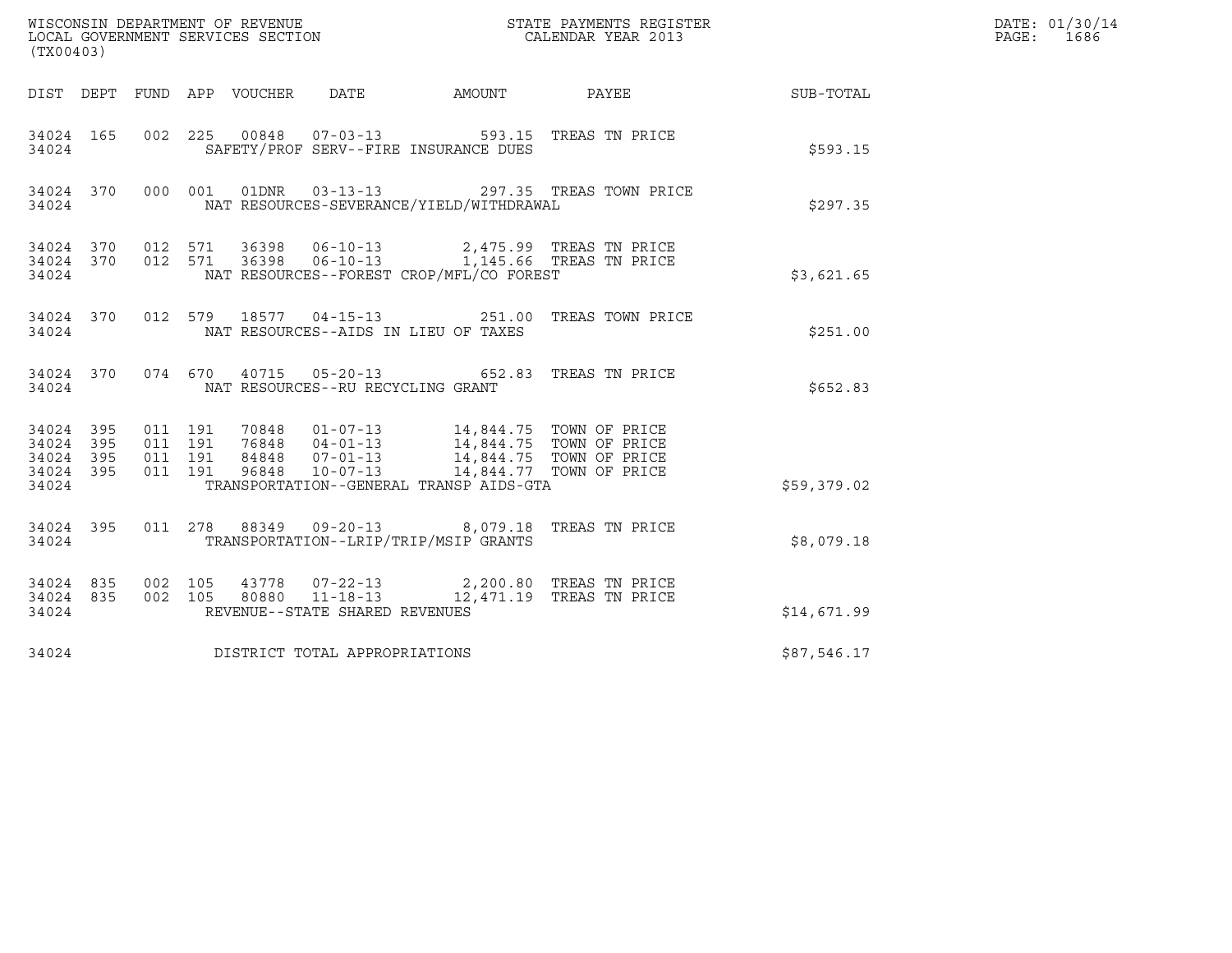| WISCONSIN DEPARTMENT OF REVENUE   | STATE PAYMENTS REGISTER | DATE: 01/30/14 |
|-----------------------------------|-------------------------|----------------|
| LOCAL GOVERNMENT SERVICES SECTION | CALENDAR YEAR 2013      | PAGE :<br>1687 |

| (TX00403)                                 |                          |  |  |  |                                   |                                              |                                                                                                                                                                                                                                                                                                                                                             |              | DATE: 01/30/14<br>PAGE: 1687 |
|-------------------------------------------|--------------------------|--|--|--|-----------------------------------|----------------------------------------------|-------------------------------------------------------------------------------------------------------------------------------------------------------------------------------------------------------------------------------------------------------------------------------------------------------------------------------------------------------------|--------------|------------------------------|
|                                           |                          |  |  |  |                                   | DIST DEPT FUND APP VOUCHER DATE AMOUNT PAYEE |                                                                                                                                                                                                                                                                                                                                                             | SUB-TOTAL    |                              |
| 34026 165<br>34026                        |                          |  |  |  |                                   | SAFETY/PROF SERV--FIRE INSURANCE DUES        | 002 225 00849 07-03-13 3,838.77 TREAS TN ROLLING                                                                                                                                                                                                                                                                                                            | \$3,838.77   |                              |
| 34026                                     |                          |  |  |  |                                   | NAT RESOURCES-SEVERANCE/YIELD/WITHDRAWAL     | $\begin{tabular}{cccccc} 34026 & 370 & 000 & 001 & 01DNR & 03-13-13 & & 1,627.11 \end{tabular} \begin{tabular}{cccccc} 34026 & 370 & 000 & 001 & 02DNR & 07-03-13 & & 566.50 \end{tabular} \end{tabular} \begin{tabular}{cccccc} 34026 & 370 & 000 & 001 & 02DNR & 07-03-13 & & 566.50 \end{tabular} \end{tabular} \begin{tabular}{cccccc} 34026 & 370 & 0$ | \$3,011.94   |                              |
| 34026                                     |                          |  |  |  |                                   | NAT RESOURCES--FOREST CROP/MFL/CO FOREST     | 34026 370 012 571 36399 06-10-13 36.00 TREAS TN ROLLING<br>34026 370 012 571 36399 06-10-13 756.21 TREAS TN ROLLING                                                                                                                                                                                                                                         | \$792.21     |                              |
| 34026                                     |                          |  |  |  |                                   | NAT RESOURCES--AIDS IN LIEU OF TAXES         | 34026 370 012 579 18578 04-15-13 3.20 TREAS TN ROLLING<br>34026 370 012 579 18578 04-15-13 32.00 TREAS TOWN ROLLING                                                                                                                                                                                                                                         | \$35.20      |                              |
| 34026                                     |                          |  |  |  | NAT RESOURCES--RU RECYCLING GRANT |                                              | 34026 370 074 670 40716 05-20-13 864.89 TREAS TN ROLLING                                                                                                                                                                                                                                                                                                    | \$864.89     |                              |
| 34026<br>34026<br>34026<br>34026<br>34026 | 395<br>395<br>395<br>395 |  |  |  |                                   | TRANSPORTATION--GENERAL TRANSP AIDS-GTA      | 011 191 70849 01-07-13 26,600.10 TOWN OF ROLLING<br>011 191 76849 04-01-13 26,600.10 TOWN OF ROLLING<br>011 191 84849 07-01-13 26,600.10 TOWN OF ROLLING<br>011 191 96849 10-07-13 26,600.12 TOWN OF ROLLING                                                                                                                                                | \$106,400.42 |                              |
| 34026 835<br>34026                        |                          |  |  |  | REVENUE--STATE SHARED REVENUES    |                                              | 34026 835 002 105 43779 07-22-13 6,574.17 TREAS TN ROLLING<br>002 105 80881 11-18-13 37, 253.64 TREAS TN ROLLING                                                                                                                                                                                                                                            | \$43,827.81  |                              |
| 34026                                     |                          |  |  |  | REVENUE--EXEMPT COMPUTER AID      |                                              | 34026 835 002 109 02761 07-22-13 220.00 TREAS TN ROLLING                                                                                                                                                                                                                                                                                                    | \$220.00     |                              |
| 34026                                     |                          |  |  |  | REVENUE--LOTTERY CREDIT -         |                                              | 34026 835 021 363 35722 03-25-13 377.43 TREAS TN ROLLING                                                                                                                                                                                                                                                                                                    | \$377.43     |                              |
| 34026                                     |                          |  |  |  | DISTRICT TOTAL APPROPRIATIONS     |                                              |                                                                                                                                                                                                                                                                                                                                                             | \$159,368.67 |                              |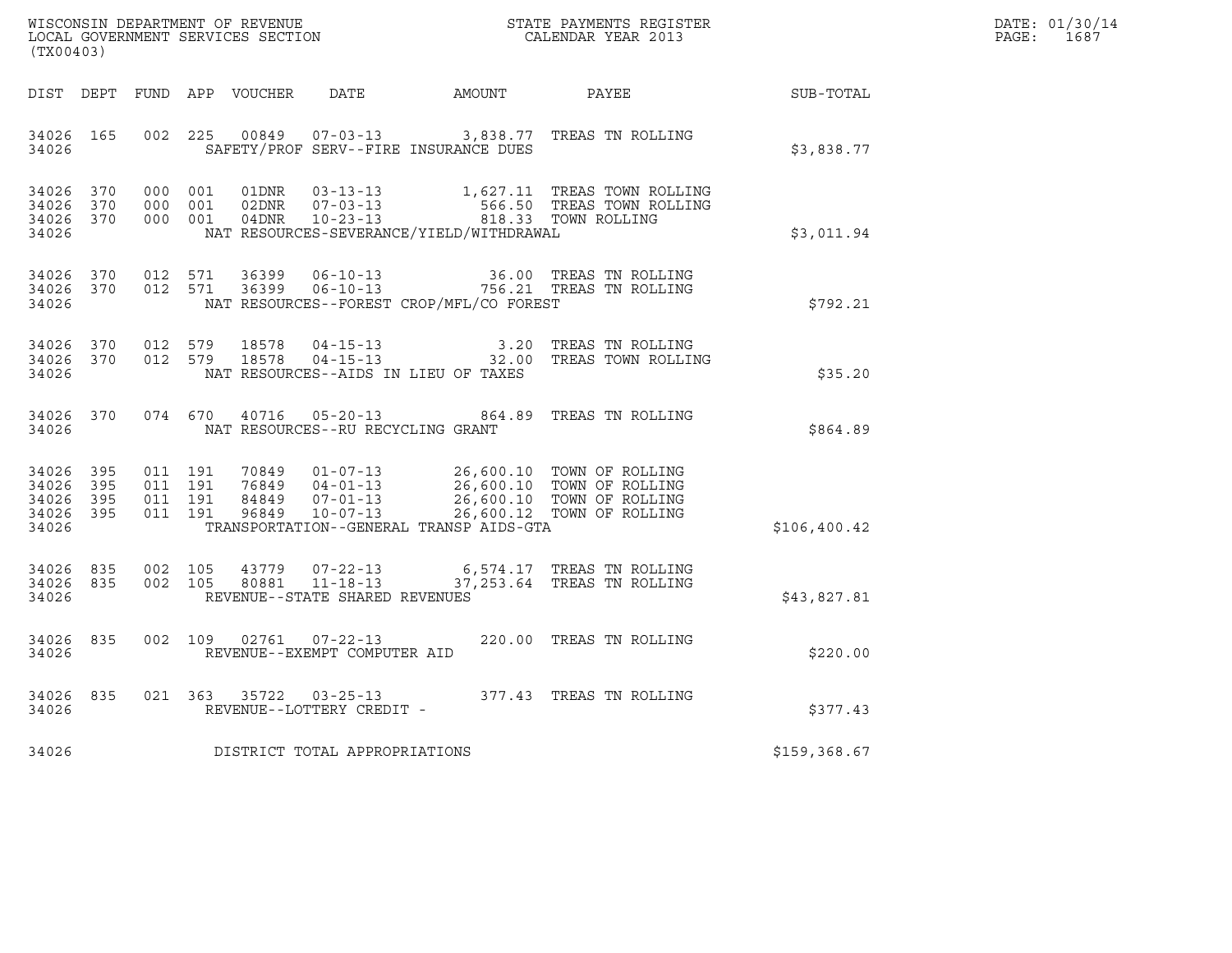| (TX00403)                                 |                          |                                          |         | WISCONSIN DEPARTMENT OF REVENUE<br>LOCAL GOVERNMENT SERVICES SECTION |                                                  | STATE PAYMENTS REGISTER<br>CALENDAR YEAR 2013                                                                                                                                                                               |                                                                                         |                  | DATE: 01/30/14<br>PAGE: 1688 |
|-------------------------------------------|--------------------------|------------------------------------------|---------|----------------------------------------------------------------------|--------------------------------------------------|-----------------------------------------------------------------------------------------------------------------------------------------------------------------------------------------------------------------------------|-----------------------------------------------------------------------------------------|------------------|------------------------------|
|                                           |                          |                                          |         | DIST DEPT FUND APP VOUCHER DATE                                      |                                                  | AMOUNT                                                                                                                                                                                                                      | <b>PAYEE</b>                                                                            | <b>SUB-TOTAL</b> |                              |
| 34028 165<br>34028                        |                          | 002 225                                  |         |                                                                      |                                                  | SAFETY/PROF SERV--FIRE INSURANCE DUES                                                                                                                                                                                       |                                                                                         | \$395.98         |                              |
| 34028<br>34028<br>34028                   | 370<br>370               | 000<br>000 001                           | 001     | 04DNR                                                                |                                                  | 10-23-13 1,889.91 TOWN SUMMIT<br>NAT RESOURCES-SEVERANCE/YIELD/WITHDRAWAL                                                                                                                                                   | 02DNR  07-03-13  3,407.59  TREAS TOWN SUMMIT                                            | \$5,297.50       |                              |
| 34028<br>34028<br>34028                   | 370                      | 370 012 571                              | 012 571 |                                                                      |                                                  | NAT RESOURCES--FOREST CROP/MFL/CO FOREST                                                                                                                                                                                    | 36400  06-10-13  1,659.52  TREAS TN SUMMIT<br>36400  06-10-13  1,570.64 TREAS TN SUMMIT | \$3,230.16       |                              |
| 34028 370<br>34028                        |                          | 012 584                                  |         |                                                                      |                                                  | NAT RESOURCES--PMT IN LIEU OF TAXES                                                                                                                                                                                         | 00086  09-03-13  52.34  TREAS TN SUMMIT                                                 | \$52.34          |                              |
| 34028 370<br>34028                        |                          |                                          |         |                                                                      | NAT RESOURCES--RU RECYCLING GRANT                |                                                                                                                                                                                                                             | 074  670  40717  05-20-13  578.18  TREAS TN SUMMIT                                      | \$578.18         |                              |
| 34028<br>34028<br>34028<br>34028<br>34028 | 395<br>395<br>395<br>395 | 011 191<br>011 191<br>011 191<br>011 191 |         |                                                                      |                                                  | 70850  01-07-13  8,734.03  TOWN OF SUMMIT<br>76850  04-01-13  8,734.03  TOWN OF SUMMIT<br>84850  07-01-13  8,734.03  TOWN OF SUMMIT<br>96850  10-07-13  8,734.04  TOWN OF SUMMIT<br>TRANSPORTATION--GENERAL TRANSP AIDS-GTA |                                                                                         | \$34,936.13      |                              |
| 34028<br>34028<br>34028                   | 835<br>835               | 002 105<br>002 105                       |         |                                                                      | 80882 11-18-13<br>REVENUE--STATE SHARED REVENUES |                                                                                                                                                                                                                             | 43780  07-22-13   1,021.77   TREAS TN SUMMIT<br>5,790.04 TREAS TN SUMMIT                | \$6,811.81       |                              |
| 34028                                     |                          |                                          |         |                                                                      | DISTRICT TOTAL APPROPRIATIONS                    |                                                                                                                                                                                                                             |                                                                                         | \$51,302.10      |                              |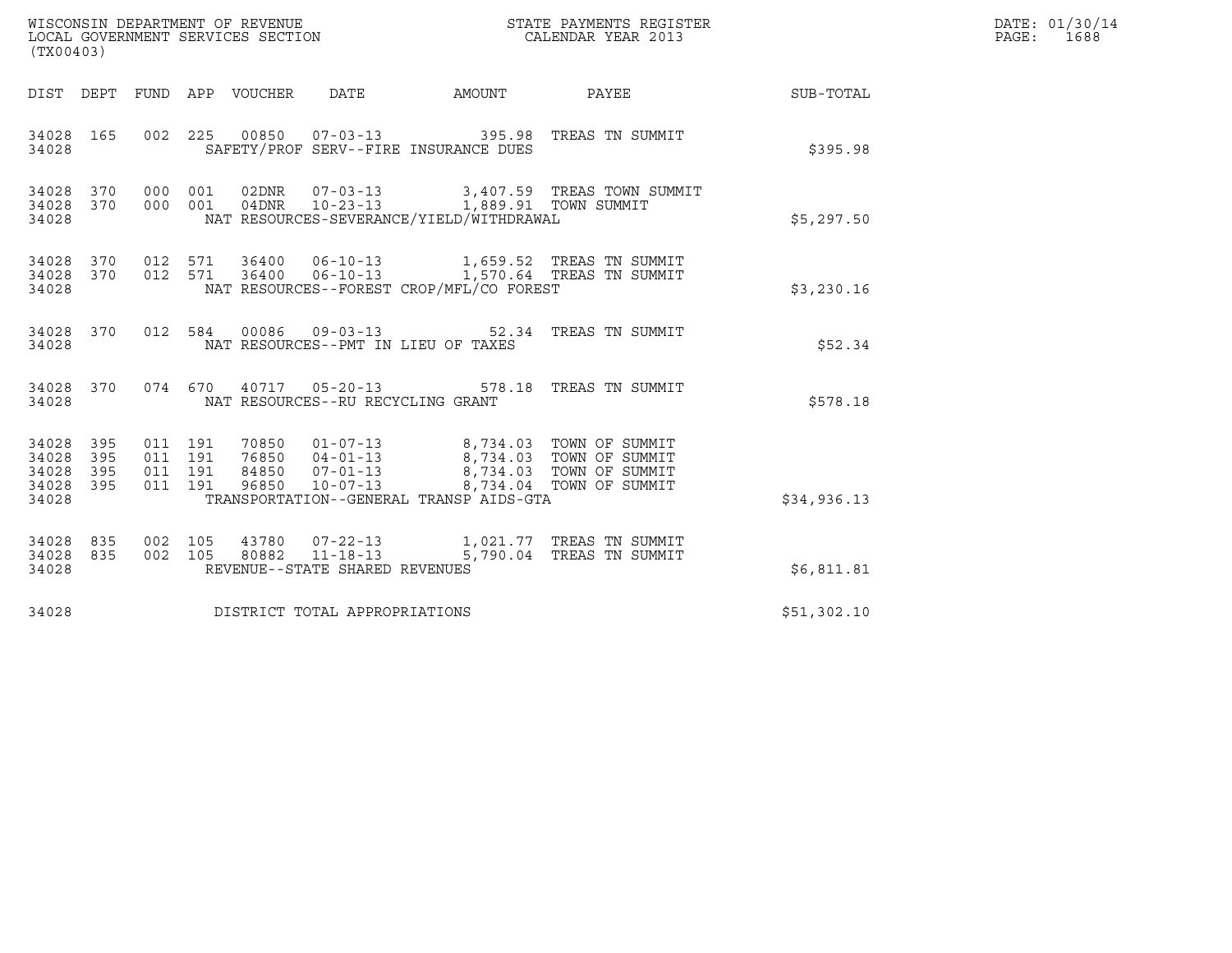| WISCONSIN DEPARTMENT OF REVENUE   | STATE PAYMENTS REGISTER | DATE: 01/30/14 |
|-----------------------------------|-------------------------|----------------|
| LOCAL GOVERNMENT SERVICES SECTION | CALENDAR YEAR 2013      | 1689<br>PAGE : |

|                                           | WISCONSIN DEPARTMENT OF REVENUE<br>STATE PAYMENTS REGISTER<br>LOCAL GOVERNMENT SERVICES SECTION<br>CALENDAR YEAR 2013<br>(TX00403) |                          |                          |                                  |                                                                      |                                                                  |                                                                                                |               |
|-------------------------------------------|------------------------------------------------------------------------------------------------------------------------------------|--------------------------|--------------------------|----------------------------------|----------------------------------------------------------------------|------------------------------------------------------------------|------------------------------------------------------------------------------------------------|---------------|
| DIST                                      | DEPT                                                                                                                               | FUND APP                 |                          | VOUCHER DATE                     |                                                                      | <b>AMOUNT</b>                                                    | PAYEE                                                                                          | SUB-TOTAL     |
| 34030<br>34030                            | 165                                                                                                                                | 002                      | 225                      | 00851                            | $07 - 03 - 13$                                                       | SAFETY/PROF SERV--FIRE INSURANCE DUES                            | 4,429.82 TREAS TN UPHAM                                                                        | \$4,429.82    |
| 34030<br>34030<br>34030<br>34030          | 370<br>370<br>370                                                                                                                  | 000<br>000<br>000        | 001<br>001<br>001        | 01DNR<br>02DNR<br>04DNR          | $03 - 13 - 13$<br>$07 - 03 - 13$<br>10-23-13                         | NAT RESOURCES-SEVERANCE/YIELD/WITHDRAWAL                         | 3,791.65 TREAS TOWN UPHAM<br>1,538.92 TREAS TOWN UPHAM<br>441.78 TOWN UPHAM                    | \$5,772.35    |
| 34030                                     | 370                                                                                                                                |                          | 002 503                  | 16219                            | $02 - 21 - 13$                                                       | 34.21                                                            | TREAS TN UPHAM<br>TOWN SHARE 2.09                                                              |               |
| 34030                                     |                                                                                                                                    |                          |                          |                                  |                                                                      | NAT RESOURCES--AIDS IN LIEU OF TAXES                             |                                                                                                | \$34.21       |
| 34030<br>34030<br>34030                   | 370<br>370                                                                                                                         | 012<br>012               | 571<br>571               | 36401<br>36401                   | $06 - 10 - 13$<br>$06 - 10 - 13$                                     | 1,114.73<br>NAT RESOURCES--FOREST CROP/MFL/CO FOREST             | TREAS TN UPHAM<br>7,017.19 TREAS TN UPHAM                                                      | \$8,131.92    |
| 34030<br>34030<br>34030<br>34030          | 370<br>370<br>370                                                                                                                  | 012<br>012<br>012        | 579<br>579<br>579        | 18579<br>18579<br>18579          | $04 - 15 - 13$<br>$04 - 15 - 13$<br>04-15-13                         | 33.44<br>147.78<br>68.50<br>NAT RESOURCES--AIDS IN LIEU OF TAXES | TREAS TN UPHAM<br>TREAS TOWN UPHAM<br>TREAS TOWN UPHAM                                         | \$249.72      |
| 34030<br>34030                            | 370                                                                                                                                |                          | 074 670                  | 40718                            | $05 - 20 - 13$<br>NAT RESOURCES--RU RECYCLING GRANT                  | 2,356.28                                                         | TREAS TN UPHAM                                                                                 | \$2,356.28    |
| 34030<br>34030<br>34030<br>34030<br>34030 | 395<br>395<br>395<br>395                                                                                                           | 011<br>011<br>011<br>011 | 191<br>191<br>191<br>191 | 70851<br>76851<br>84851<br>96851 | $01 - 07 - 13$<br>$04 - 01 - 13$<br>$07 - 01 - 13$<br>$10 - 07 - 13$ | 25,980.89<br>TRANSPORTATION--GENERAL TRANSP AIDS-GTA             | 25,980.88 TOWN OF UPHAM<br>25,980.88 TOWN OF UPHAM<br>25,980.88 TOWN OF UPHAM<br>TOWN OF UPHAM | \$103, 923.53 |
| 34030<br>34030<br>34030                   | 835<br>835                                                                                                                         | 002<br>002               | 105<br>105               | 43781<br>80883                   | $07 - 22 - 13$<br>11-18-13<br>REVENUE--STATE SHARED REVENUES         | 9,964.13                                                         | 1,633.76 TREAS TN UPHAM<br>TREAS TN UPHAM                                                      | \$11,597.89   |
| 34030<br>34030                            | 835                                                                                                                                | 002                      | 109                      | 02762                            | $07 - 22 - 13$<br>REVENUE--EXEMPT COMPUTER AID                       |                                                                  | $ -$ 7.00 TREAS TN UPHAM                                                                       | \$7.00        |
| 34030                                     |                                                                                                                                    |                          |                          |                                  | DISTRICT TOTAL APPROPRIATIONS                                        |                                                                  |                                                                                                | \$136,502.72  |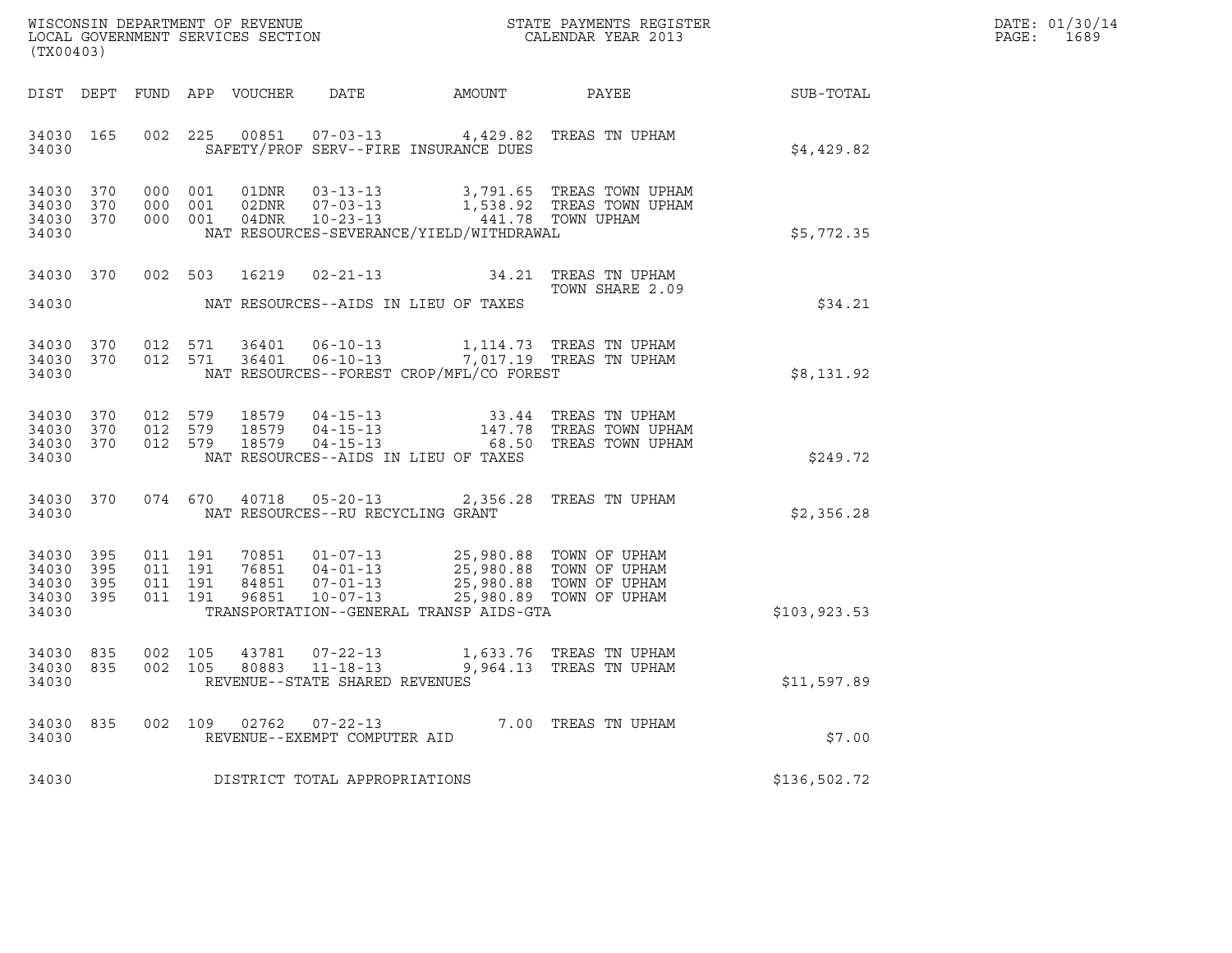| $\tt WISCONSIM DEPARTMENT OF REVENUE$ $\tt WISCONMIN SERS THE RUSTER$<br>LOCAL GOVERNMENT SERVICES SECTION $\tt CALENDAR$<br>YEAR 2013<br>(TX00403) |            |                               |         |                                 |                                                  |                                                                                                                                                   |                                         | DATE: 01/30/14<br>PAGE: 1690 |  |
|-----------------------------------------------------------------------------------------------------------------------------------------------------|------------|-------------------------------|---------|---------------------------------|--------------------------------------------------|---------------------------------------------------------------------------------------------------------------------------------------------------|-----------------------------------------|------------------------------|--|
|                                                                                                                                                     |            |                               |         | DIST DEPT FUND APP VOUCHER DATE |                                                  |                                                                                                                                                   | AMOUNT PAYEE SUB-TOTAL                  |                              |  |
| 34032 165<br>34032                                                                                                                                  |            |                               |         |                                 |                                                  | 002 225 00852 07-03-13 590.35 TREAS TN VILAS<br>SAFETY/PROF SERV--FIRE INSURANCE DUES                                                             |                                         | \$590.35                     |  |
| 34032 370<br>34032 370<br>34032                                                                                                                     |            | 000 001<br>000 001            |         |                                 |                                                  | 04DNR  10-23-13  952.43  TOWN VILAS<br>NAT RESOURCES-SEVERANCE/YIELD/WITHDRAWAL                                                                   | 01DNR  03-13-13  63.90 TREAS TOWN VILAS | \$1,016.33                   |  |
| 34032 370<br>34032                                                                                                                                  |            |                               | 012 571 |                                 |                                                  | 34032 370 012 571 36402 06-10-13 1,790.02 TREAS TN VILAS<br>36402   06-10-13    432.00 TREAS TN VILAS<br>NAT RESOURCES--FOREST CROP/MFL/CO FOREST |                                         | \$2,222.02                   |  |
| 34032 370<br>34032                                                                                                                                  |            |                               |         |                                 | NAT RESOURCES--RU RECYCLING GRANT                | 074 670 40719 05-20-13 234.44 TREAS TN VILAS                                                                                                      |                                         | \$234.44                     |  |
| 34032 395<br>34032<br>34032<br>34032 395<br>34032                                                                                                   | 395<br>395 | 011 191<br>011 191<br>011 191 | 011 191 |                                 |                                                  | TRANSPORTATION--GENERAL TRANSP AIDS-GTA                                                                                                           |                                         | \$52,615.57                  |  |
| 34032<br>34032 835<br>34032                                                                                                                         | 835        | 002 105<br>002 105            |         |                                 | 80884 11-18-13<br>REVENUE--STATE SHARED REVENUES | 43782  07-22-13   1,027.24   TREAS TN VILAS                                                                                                       | 5,821.04 TREAS TN VILAS                 | \$6,848.28                   |  |
| 34032 835<br>34032                                                                                                                                  |            |                               |         |                                 | REVENUE--EXEMPT COMPUTER AID                     | 002 109 02763 07-22-13 1.00 TREAS TN VILAS                                                                                                        |                                         | \$1.00                       |  |
| 34032                                                                                                                                               |            |                               |         |                                 | DISTRICT TOTAL APPROPRIATIONS                    |                                                                                                                                                   |                                         | \$63,527.99                  |  |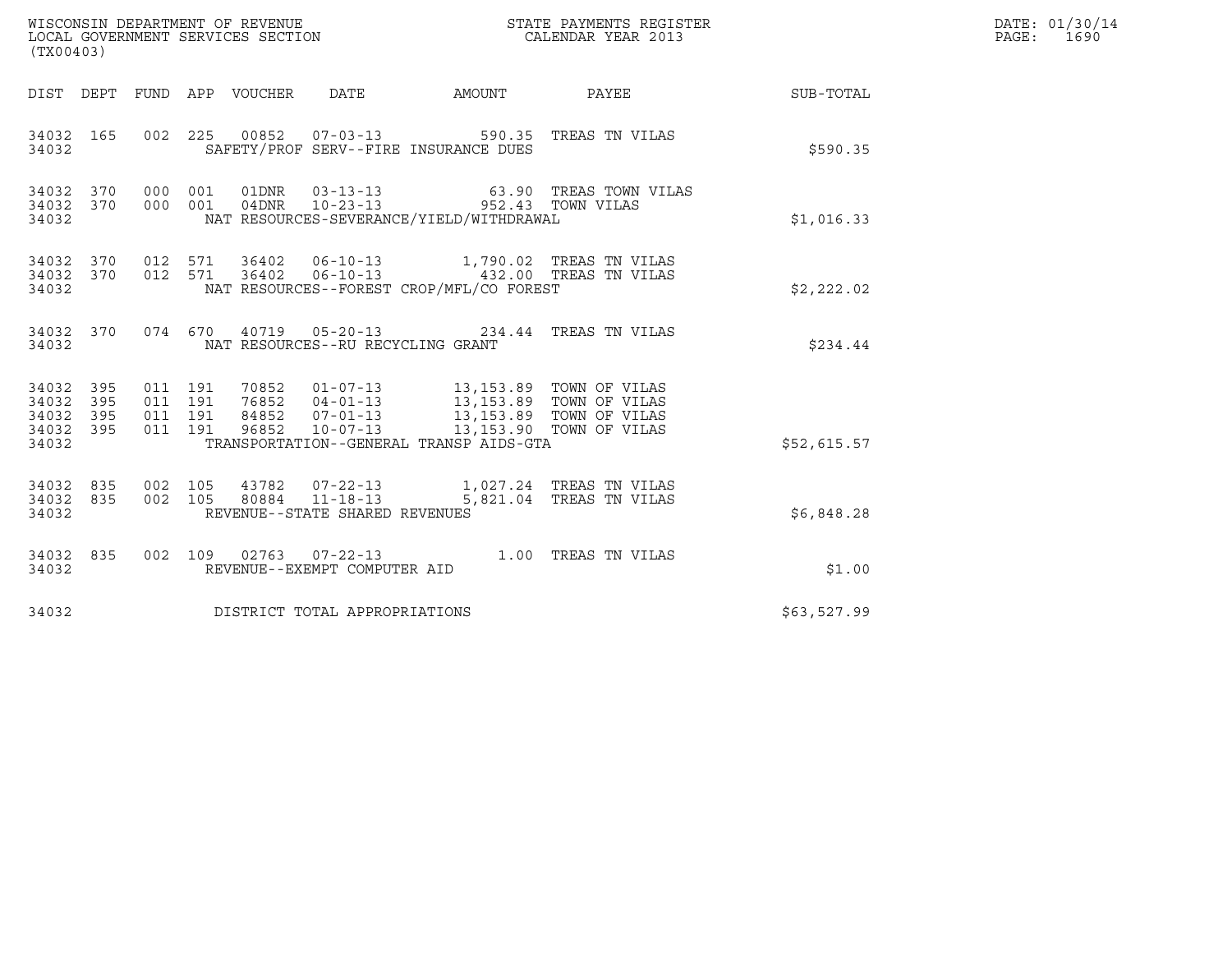| DATE: | 01/30/14 |
|-------|----------|
| PAGE: | 1691     |

| (TX00403)                                                 |  |                                                                                                                                                                                                                                                                                             |              | DATE: 01/30/14<br>PAGE: 1691 |
|-----------------------------------------------------------|--|---------------------------------------------------------------------------------------------------------------------------------------------------------------------------------------------------------------------------------------------------------------------------------------------|--------------|------------------------------|
|                                                           |  | DIST DEPT FUND APP VOUCHER DATE AMOUNT PAYEE PAYER SUB-TOTAL                                                                                                                                                                                                                                |              |                              |
| 34034                                                     |  | 34034 165 002 225 00853 07-03-13 3,363.67 TREAS TN WOLF RIVER<br>SAFETY/PROF SERV--FIRE INSURANCE DUES                                                                                                                                                                                      | \$3,363.67   |                              |
| 34034 370<br>34034 370<br>34034 370<br>34034              |  | 000 001 01DNR 03-13-13 4,433.54 TREAS TOWN WOLF RIVER<br>000 001 02DNR 07-03-13 130,715.76 TREAS TOWN WOLF RIVER<br>000 001 04DNR 10-23-13 3,565.57 TOWN WOLF RIVER<br>NAT RESOURCES-SEVERANCE/YIELD/WITHDRAWAL                                                                             | \$138,714.87 |                              |
| 34034 370                                                 |  | 34034 370 002 503 15834 02-06-13 8,136.05 TREAS TN WOLF RIVER<br>002 503 15834 02-06-13 1,519.19 TREAS TN WOLF RIVER                                                                                                                                                                        |              |                              |
|                                                           |  | TOWN SHARE 497.08                                                                                                                                                                                                                                                                           | \$9,655.24   |                              |
| 34034                                                     |  | 34034 370 012 571 36403 06-10-13 3,582.99 TREAS TN WOLF RIVER<br>NAT RESOURCES--FOREST CROP/MFL/CO FOREST                                                                                                                                                                                   | \$3,582.99   |                              |
| 34034                                                     |  | 34034 370 012 579 18580 04-15-13 270.51 TREAS TN WOLF RIVER 34034 370 012 579 18580 04-15-13 7,964.13 TREAS TOWN WOLF RIVER<br>NAT RESOURCES--AIDS IN LIEU OF TAXES                                                                                                                         | \$8,234.64   |                              |
|                                                           |  | 34034 370 012 584 00085 09-03-13 17,978.66 TREAS TN WOLF RIVER<br>34034 NAT RESOURCES--PMT IN LIEU OF TAXES                                                                                                                                                                                 | \$17,978.66  |                              |
|                                                           |  | 34034 370 074 670 40720 05-20-13 2,167.78 TREAS TN WOLF RIVER<br>34034 NAT RESOURCES--RU RECYCLING GRANT                                                                                                                                                                                    | \$2,167.78   |                              |
| 34034 395<br>34034 395<br>34034 395<br>34034 395<br>34034 |  | 70853  01-07-13  39,857.81  TOWN OF WOLF RIVER<br>76853  04-01-13  39,857.81  TOWN OF WOLF RIVER<br>84853  07-01-13  39,857.81  TOWN OF WOLF RIVER<br>96853  10-07-13  39,857.84  TOWN OF WOLF RIVER<br>011 191<br>011 191<br>011 191<br>011 191<br>TRANSPORTATION--GENERAL TRANSP AIDS-GTA | \$159,431.27 |                              |
| 34034 835<br>34034 835<br>34034                           |  | $07 - 22 - 13$<br>002 105<br>43783<br>3,092.50 TREAS TN WOLF RIVER<br>$11 - 18 - 13$<br>002 105<br>80885<br>17,524.14 TREAS TN WOLF RIVER<br>REVENUE--STATE SHARED REVENUES                                                                                                                 | \$20,616.64  |                              |
| 34034 835<br>34034                                        |  | 02764 07-22-13<br>3.00 TREAS TN WOLF RIVER<br>002 109<br>REVENUE--EXEMPT COMPUTER AID                                                                                                                                                                                                       | \$3.00       |                              |
| 34034 835<br>34034                                        |  | 002 501<br>00002<br>$02 - 01 - 13$<br>129.01 TREAS TN WOLF RIVER<br>DOA-PAYMENT FOR MUNICIPAL SERVICES AID                                                                                                                                                                                  | \$129.01     |                              |
| 34034                                                     |  | DISTRICT TOTAL APPROPRIATIONS                                                                                                                                                                                                                                                               | \$363,877.77 |                              |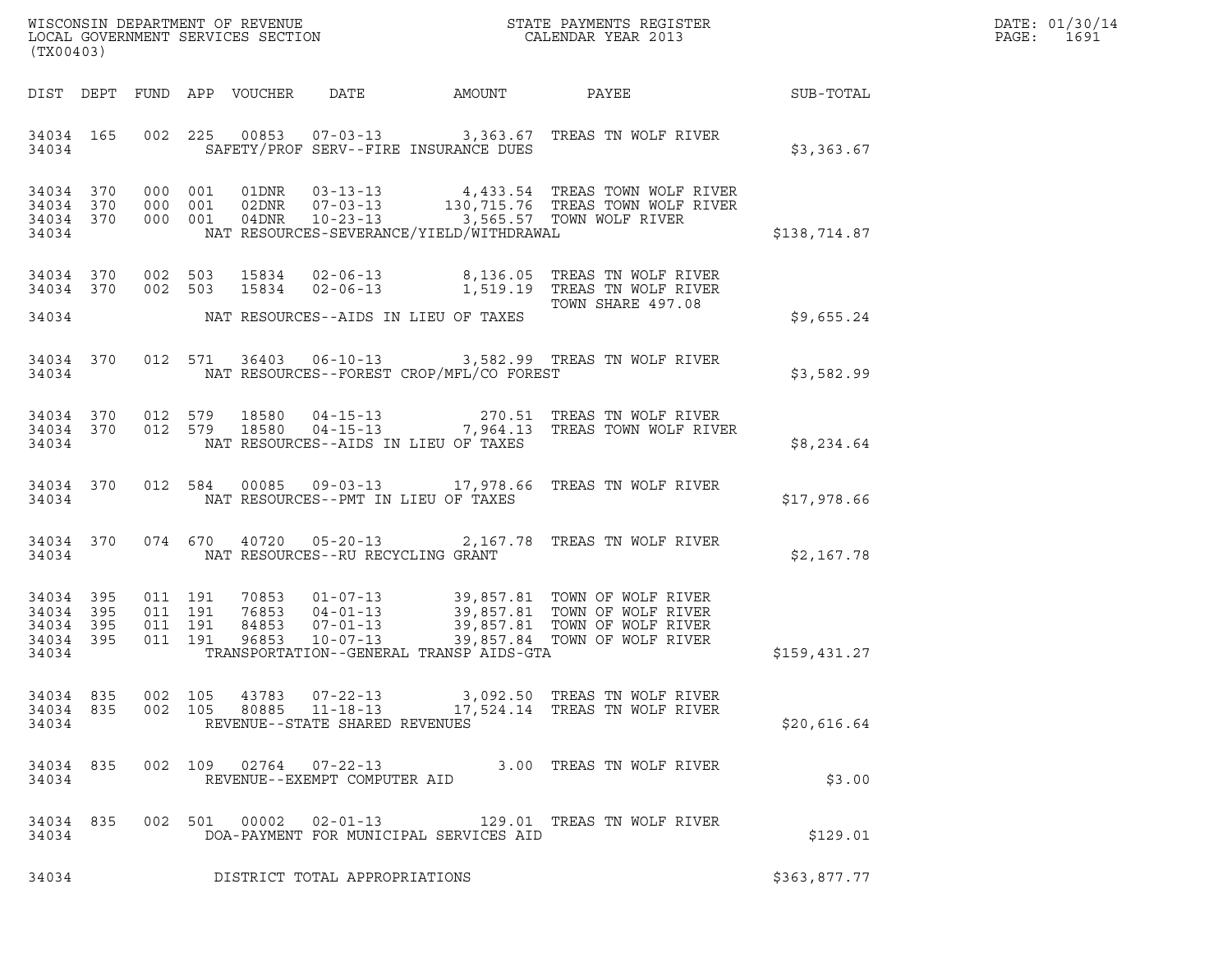| WISCONSIN DEPARTMENT OF REVENUE   | STATE PAYMENTS REGISTER | DATE: 01/30/14 |
|-----------------------------------|-------------------------|----------------|
| LOCAL GOVERNMENT SERVICES SECTION | CALENDAR YEAR 2013      | 1692<br>PAGE:  |

| (TX00403)                                                 |  | WISCONSIN DEPARTMENT OF REVENUE<br>LOCAL GOVERNMENT SERVICES SECTION FOR THE STATE PAYMENTS REGISTER<br>(TX00403)                                                                                                                                                           | $\mathbb{R}^n$   | DATE: 01/30/14<br>PAGE: 1692 |  |
|-----------------------------------------------------------|--|-----------------------------------------------------------------------------------------------------------------------------------------------------------------------------------------------------------------------------------------------------------------------------|------------------|------------------------------|--|
|                                                           |  | DIST DEPT FUND APP VOUCHER DATE AMOUNT PAYEE SUB-TOTAL                                                                                                                                                                                                                      |                  |                              |  |
|                                                           |  | 34191 165 002 225 00854 07-03-13 694.58 TREAS VIL WHITE LAKE<br>34191 SAFETY/PROF SERV--FIRE INSURANCE DUES                                                                                                                                                                 |                  | \$694.58                     |  |
|                                                           |  | 34191 370 002 503 15835 02-06-13 219.62 TREAS VIL WHITE LAKE<br>34191 NAT RESOURCES--AIDS IN LIEU OF TAXES                                                                                                                                                                  | TOWN SHARE 60.58 | \$219.62                     |  |
|                                                           |  | 34191 370 012 571 36404 06-10-13 61.96 TREAS VIL WHITE LAKE<br>34191 NAT RESOURCES--FOREST CROP/MFL/CO FOREST                                                                                                                                                               |                  | \$61.96                      |  |
|                                                           |  | 34191 370 074 670 40721 05-20-13 764.31 TREAS VIL WHITE LAKE<br>34191 NAT RESOURCES--RU RECYCLING GRANT                                                                                                                                                                     |                  | \$764.31                     |  |
| 34191 395<br>34191 395<br>34191 395<br>34191 395<br>34191 |  | 011 191 70854 01-07-13 4,043.47 VILLAGE OF WHITE LAKE<br>011 191 76854 04-01-13 4,043.47 VILLAGE OF WHITE LAKE<br>011 191 84854 07-01-13 4,043.47 VILLAGE OF WHITE LAKE<br>011 191 96854 10-07-13 4,043.47 VILLAGE OF WHITE LAKE<br>TRANSPORTATION--GENERAL TRANSP AIDS-GTA |                  | \$16, 173.88                 |  |
|                                                           |  | 34191 435 005 162 01HSD 09-03-13 4,573.59 VILLAGE WHITE LAKE<br>34191 HS--AMBULANCE FUNDING ASSISTANCE GRANTS                                                                                                                                                               |                  | \$4,573.59                   |  |
| 34191                                                     |  | 34191 835 002 105 43784 07-22-13 19,002.66 TREAS VIL WHITE LAKE 34191 835 002 105 80886 11-18-13 91,150.95 TREAS VIL WHITE LAKE<br>REVENUE--STATE SHARED REVENUES                                                                                                           |                  | \$110, 153.61                |  |
|                                                           |  | 34191 835 002 109 02765 07-22-13 55.00 TREAS VIL WHITE LAKE<br>34191 REVENUE--EXEMPT COMPUTER AID                                                                                                                                                                           |                  | \$55.00                      |  |
|                                                           |  | 34191 DISTRICT TOTAL APPROPRIATIONS                                                                                                                                                                                                                                         |                  | \$132,696.55                 |  |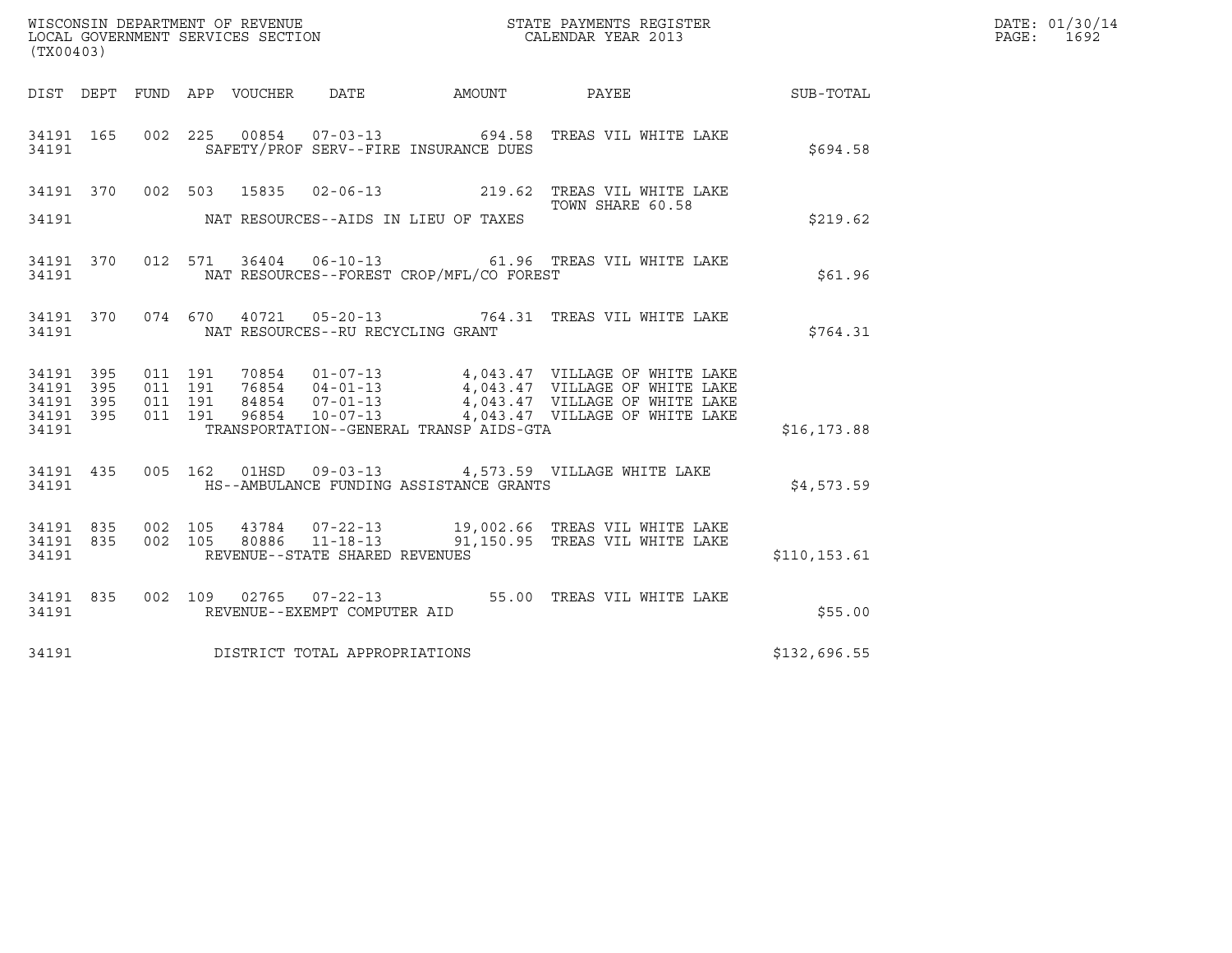| (TX00403)                                                 |           |                    |                    |                                  |                                                                      |                                                                                        |                                                                                                                                                  |              | DATE: 01/30/14<br>PAGE:<br>1693 |
|-----------------------------------------------------------|-----------|--------------------|--------------------|----------------------------------|----------------------------------------------------------------------|----------------------------------------------------------------------------------------|--------------------------------------------------------------------------------------------------------------------------------------------------|--------------|---------------------------------|
|                                                           |           |                    |                    | DIST DEPT FUND APP VOUCHER       | DATE                                                                 | AMOUNT                                                                                 | <b>PAYEE</b> FOR THE PAYEE                                                                                                                       | SUB-TOTAL    |                                 |
| 34201 165<br>34201                                        |           |                    |                    |                                  |                                                                      | SAFETY/PROF SERV--FIRE INSURANCE DUES                                                  | 002 225 00855 07-03-13 14,245.89 TREAS CITY ANTIGO                                                                                               | \$14, 245.89 |                                 |
|                                                           |           |                    |                    |                                  |                                                                      |                                                                                        | 34201 370 002 503 15836 02-06-13 3,146.27 TREAS CITY ANTIGO<br><b>TOWN SHARE 1206.83</b>                                                         |              |                                 |
| 34201                                                     |           |                    |                    |                                  |                                                                      | NAT RESOURCES--AIDS IN LIEU OF TAXES                                                   |                                                                                                                                                  | \$3,146.27   |                                 |
| 34201 370<br>34201                                        |           |                    |                    |                                  |                                                                      | NAT RESOURCES--AIDS IN LIEU OF TAXES                                                   | 012 579 18581 04-15-13 11.43 TREAS CITY ANTIGO                                                                                                   | \$11.43      |                                 |
| 34201 370<br>34201                                        |           |                    |                    |                                  | NAT RESOURCES--RU RECYCLING GRANT                                    |                                                                                        | 074 670 40722 05-20-13 57,114.87 TREAS CITY ANTIGO                                                                                               | \$57,114.87  |                                 |
| 34201 370<br>34201                                        |           |                    |                    |                                  | NAT RESOURCES--STEWARDSHIP 2000                                      |                                                                                        | 095 512 00255 08-14-13 300,000.00 TREAS CITY ANTIGO                                                                                              | \$300,000.00 |                                 |
| 34201 395<br>34201 395<br>34201 395<br>34201 395<br>34201 |           | 011 162<br>011 162 | 011 162<br>011 162 | 72045<br>78045<br>86045<br>98045 |                                                                      | TRANSPORTATION--CONNECTING HIGHWAY AIDS                                                | 01-07-13 16,420.20 CITY OF ANTIGO<br>04-01-13 16,420.20 CITY OF ANTIGO<br>07-01-13 16,420.20 CITY OF ANTIGO<br>10-07-13 16,420.22 CITY OF ANTIGO | \$65,680.82  |                                 |
| 34201 395<br>34201 395<br>34201 395<br>34201              |           | 011 185            | 011 185<br>011 185 | 94594<br>95207<br>96423          | $12 - 09 - 13$                                                       | TRANSPORTATION--HIGHWAY SAFETY-FEDERAL                                                 | 11-18-13 1,576.00 TREAS CITY ANTIGO<br>11-25-13 208.65 TREAS CITY ANTIGO<br>12-09-13 901.27 TREAS CITY ANTIGO<br>901.27 TREAS CITY ANTIGO        | \$2,685.92   |                                 |
| 34201 395<br>34201 395<br>34201 395<br>34201 395<br>34201 |           | 011 191<br>011 191 | 011 191<br>011 191 | 70855<br>76855<br>84855<br>96855 | $01 - 07 - 13$<br>$04 - 01 - 13$<br>$07 - 01 - 13$<br>$10 - 07 - 13$ | 120,018.09 CITY OF ANTIGO<br>TRANSPORTATION--GENERAL TRANSP AIDS-GTA                   | 120,018.09 CITY OF ANTIGO<br>120,018.09 CITY OF ANTIGO<br>120,018.12 CITY OF ANTIGO                                                              | \$480,072.39 |                                 |
| 34201                                                     |           |                    |                    |                                  |                                                                      | TRANSPORTATION--LRIP/TRIP/MSIP GRANTS                                                  | 34201 395 011 278 83227 08-02-13 25,781.40 TREAS CITY ANTIGO                                                                                     | \$25,781.40  |                                 |
| 34201                                                     | 34201 435 |                    |                    |                                  |                                                                      | 005 162 01HSD 09-03-13 6,041.09 CITY ANTIGO<br>HS--AMBULANCE FUNDING ASSISTANCE GRANTS |                                                                                                                                                  | \$6,041.09   |                                 |
| 34201                                                     | 34201 435 |                    |                    |                                  |                                                                      | HS--PREPAID MEDICAL TRANSPORT REIMBURSE                                                | 005 163 01LGS 11-18-13 17,700.00 CITY OF ANTIGO FIRE DEPT                                                                                        | \$17,700.00  |                                 |
|                                                           |           |                    |                    |                                  |                                                                      |                                                                                        | 34201 455 002 231 00133 02-06-13 2,400.00 TREAS CITY ANTIGO                                                                                      |              |                                 |